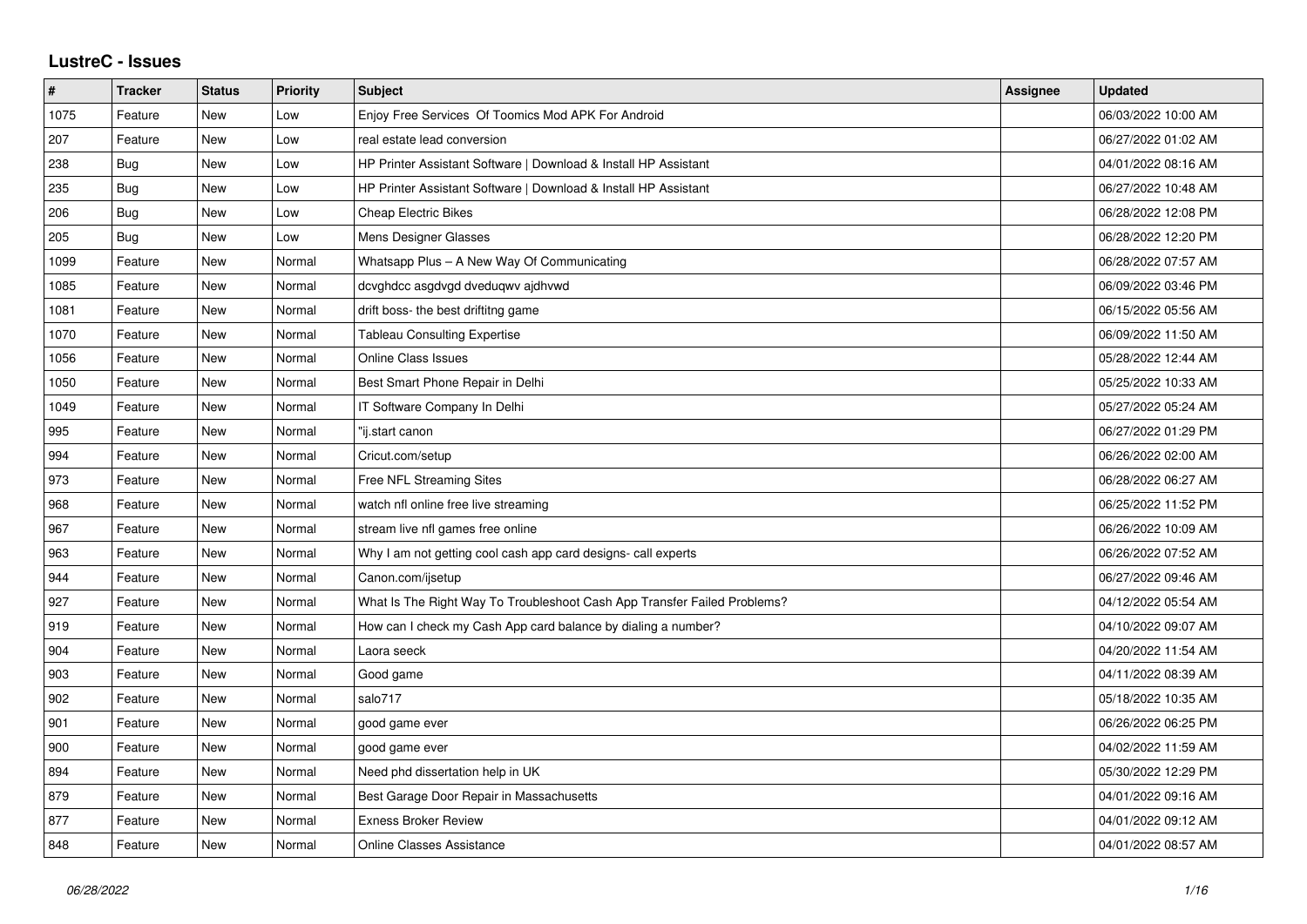| $\sharp$ | <b>Tracker</b> | <b>Status</b> | <b>Priority</b> | <b>Subject</b>                                                       | Assignee | <b>Updated</b>      |
|----------|----------------|---------------|-----------------|----------------------------------------------------------------------|----------|---------------------|
| 847      | Feature        | New           | Normal          | Canon.com/ijsetup                                                    |          | 04/01/2022 09:08 AM |
| 846      | Feature        | New           | Normal          | ij.start canon                                                       |          | 04/01/2022 08:58 AM |
| 845      | Feature        | New           | Normal          | canon.com/ijsetup                                                    |          | 04/01/2022 08:58 AM |
| 813      | Feature        | New           | Normal          | Canon.com/ijsetup                                                    |          | 05/25/2022 08:27 AM |
| 812      | Feature        | New           | Normal          | canon.com/ijsetup                                                    |          | 06/27/2022 01:21 PM |
| 810      | Feature        | New           | Normal          | how to remove viruses from a phone                                   |          | 06/28/2022 11:13 AM |
| 806      | Feature        | New           | Normal          | Go everywhere thanks to mapquest driving directions                  |          | 06/27/2022 02:39 AM |
| 794      | Feature        | New           | Normal          | Safe place to buy fifa coins                                         |          | 06/28/2022 11:15 AM |
| 756      | Feature        | New           | Normal          | Your one-stop destination for the thesis writing service             |          | 06/27/2022 05:46 PM |
| 740      | Feature        | New           | Normal          | Online Thesis Help USA                                               |          | 06/27/2022 03:19 AM |
| 725      | Feature        | New           | Normal          | What are memo writing services design                                |          | 06/24/2022 06:24 AM |
| 698      | Feature        | New           | Normal          | Connect with cash app representative to ask about cash app flip scam |          | 06/26/2022 11:24 AM |
| 693      | Feature        | New           | Normal          | How To Get My Money Back From The Cash App To Your Wallet?           |          | 06/28/2022 08:41 AM |
| 683      | Feature        | New           | Normal          | Game creation                                                        |          | 06/27/2022 08:39 AM |
| 680      | Feature        | New           | Normal          | Word Jewels 2                                                        |          | 06/28/2022 05:31 AM |
| 669      | Feature        | New           | Normal          | Nursing Assignment Help                                              |          | 06/27/2022 06:12 AM |
| 665      | Feature        | New           | Normal          | Look for a dedicated help with finance assignment                    |          | 06/27/2022 11:10 PM |
| 654      | Feature        | New           | Normal          | Peach Health Benefits                                                |          | 06/28/2022 10:03 AM |
| 649      | Feature        | New           | Normal          | Pear Health Benefits                                                 |          | 06/28/2022 08:04 AM |
| 648      | Feature        | New           | Normal          | <b>Plum Health Benefits</b>                                          |          | 06/27/2022 12:54 AM |
| 647      | Feature        | New           | Normal          | <b>Cranberry Health Benefits</b>                                     |          | 06/28/2022 02:47 PM |
| 646      | Feature        | New           | Normal          | Collaborative Research Group                                         |          | 06/27/2022 04:01 AM |
| 637      | Feature        | New           | Normal          | Why do the Outlook rules not work in my account?                     |          | 06/28/2022 11:12 AM |
| 611      | Feature        | New           | Normal          | Buy All Modafinil & Armodafinil Tablets @Buy Modafinil US            |          | 06/28/2022 10:53 AM |
| 610      | Feature        | New           | Normal          | CheapestMedsShop 100% Safe Medicines Online in USA UK & AUS.         |          | 06/28/2022 09:42 AM |
| 608      | Feature        | New           | Normal          | How To Do Hotmail Password Reset Without Phone Number?               |          | 06/28/2022 07:39 AM |
| 605      | Feature        | New           | Normal          | What will the future of logo design be like?                         |          | 06/28/2022 01:31 PM |
| 594      | Feature        | New           | Normal          | How does research proposal help online make it easy for me?          |          | 06/27/2022 03:34 PM |
| 558      | Feature        | New           | Normal          | <b>Stunning Classic Sofas</b>                                        |          | 06/27/2022 04:44 PM |
| 557      | Feature        | New           | Normal          | <b>Business Law Assignment Help</b>                                  |          | 06/27/2022 08:31 PM |
| 552      | Feature        | New           | Normal          | Radio rfm and the benefits of radio rfm                              |          | 06/27/2022 01:44 PM |
| 546      | Feature        | New           | Normal          | Quickbooks Error                                                     |          | 06/27/2022 03:44 PM |
| 545      | Feature        | New           | Normal          | Best Canvas Print Company                                            |          | 06/28/2022 01:08 PM |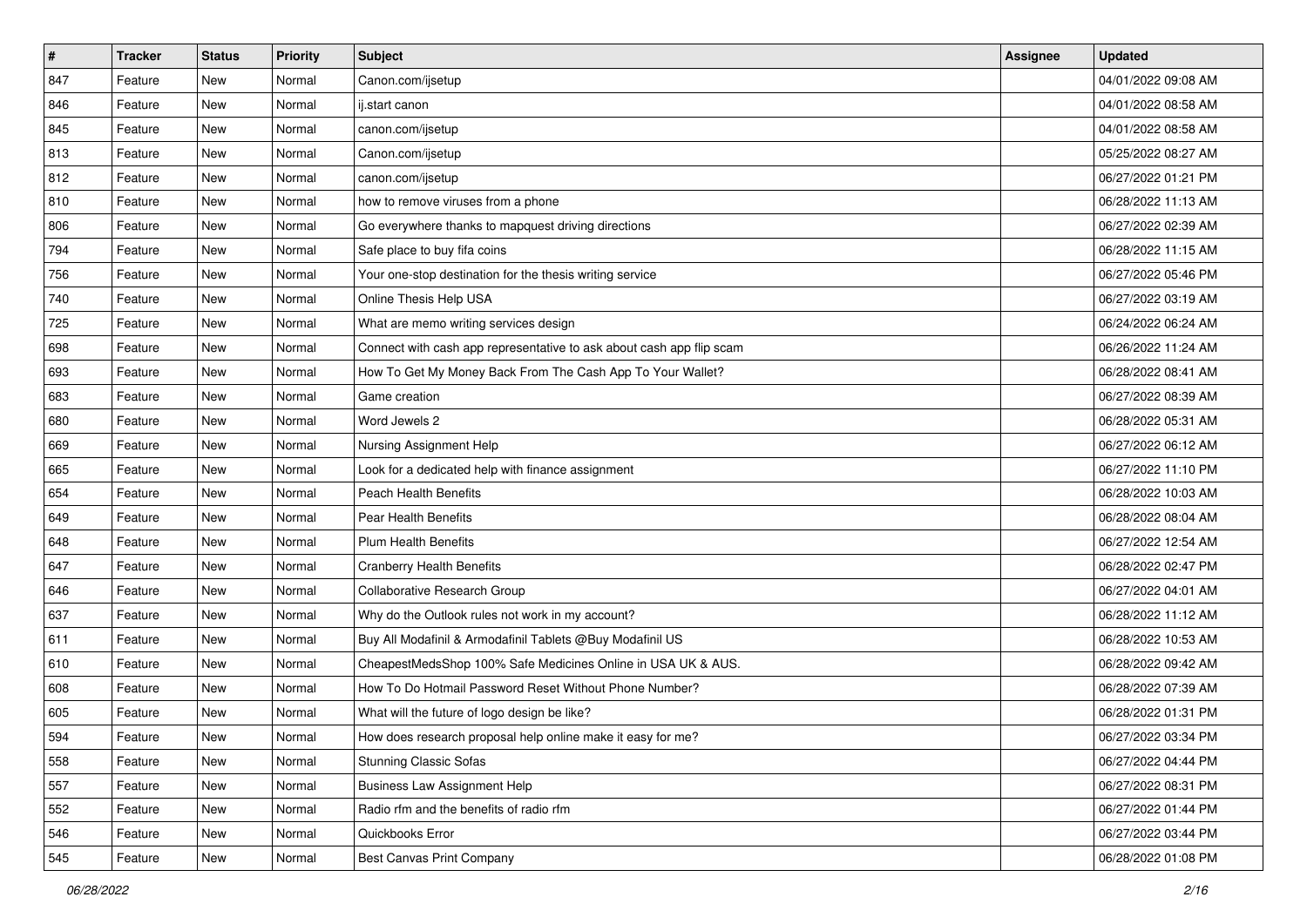| $\vert$ # | <b>Tracker</b> | <b>Status</b> | Priority | Subject                                                                   | Assignee | <b>Updated</b>      |
|-----------|----------------|---------------|----------|---------------------------------------------------------------------------|----------|---------------------|
| 543       | Feature        | New           | Normal   | Get tech assistance with customer support on ATT Yahoo email login issue. |          | 06/24/2022 05:08 PM |
| 527       | Feature        | New           | Normal   | My Teachers                                                               |          | 06/28/2022 07:30 AM |
| 522       | Feature        | New           | Normal   | Can You Check App Limits, If Cash app won't let me send money?            |          | 06/28/2022 04:46 AM |
| 499       | Feature        | New           | Normal   | Discover The Premium Features Of Spotify Mod Apk                          |          | 06/28/2022 02:06 PM |
| 491       | Feature        | New           | Normal   | Automatically download and paste Reddit wallpapers into Windows           |          | 06/28/2022 03:19 PM |
| 478       | Feature        | New           | Normal   | Is it safe to install third-party WhatsApp GB?                            |          | 06/28/2022 12:29 PM |
| 277       | Feature        | New           | Normal   | Nike Dunks Replica                                                        |          | 04/01/2022 08:19 AM |
| 276       | Feature        | New           | Normal   | Nike Dunks Replica                                                        |          | 04/01/2022 08:19 AM |
| 272       | Feature        | New           | Normal   | Fashion                                                                   |          | 06/27/2022 03:53 PM |
| 271       | Feature        | New           | Normal   | Fashion                                                                   |          | 06/27/2022 02:07 AM |
| 255       | Feature        | New           | Normal   | best doctor for psoriasis                                                 |          | 06/28/2022 04:10 PM |
| 254       | Feature        | New           | Normal   | best ayurvedic treatment for psoriasis                                    |          | 04/01/2022 08:13 AM |
| 243       | Feature        | New           | Normal   | Reconstruir la pandilla de la mafia en Gangstar Vegas MOD APK             |          | 06/27/2022 07:53 PM |
| 242       | Feature        | New           | Normal   | Descripción de Torque Pro MOD APK para Android                            |          | 06/28/2022 01:14 AM |
| 241       | Feature        | New           | Normal   | How to get a complete solution of Big Ideas Math Answers?                 |          | 04/01/2022 08:15 AM |
| 240       | Feature        | New           | Normal   | Juego interesante de Dragon Ball Legends MOD APK                          |          | 06/28/2022 02:55 PM |
| 237       | Feature        | New           | Normal   | HP Printer Assistant Software   Download & Install HP Assistant           |          | 06/28/2022 04:50 AM |
| 229       | Feature        | New           | Normal   | How To Delete Cash App Account? - Check Out the Steps In Detail           |          | 05/01/2022 09:06 PM |
| 220       | Feature        | New           | Normal   | essay writing services                                                    |          | 06/26/2022 04:55 PM |
| 214       | Feature        | New           | Normal   | Five Christmas Apps For Apple Users                                       |          | 06/28/2022 02:49 PM |
| 212       | Feature        | New           | Normal   | How good is the market for gaming mobile apps at the moment?              |          | 05/17/2022 11:09 AM |
| 204       | Feature        | New           | Normal   | New Car Tyres                                                             |          | 04/01/2022 08:40 AM |
| 186       | Feature        | New           | Normal   | homoeobazaar                                                              |          | 06/28/2022 04:29 PM |
| 180       | Feature        | New           | Normal   | homoeobazaar                                                              |          | 06/28/2022 12:41 PM |
| 177       | Feature        | New           | Normal   | HD lace silky straight human hair wig                                     |          | 04/01/2022 08:41 AM |
| 175       | Feature        | New           | Normal   | All About Cash App Transfer Fail Problems                                 |          | 06/28/2022 11:14 AM |
| 174       | Feature        | New           | Normal   | Digital Marketing Philadelphia                                            |          | 06/28/2022 11:34 AM |
| 173       | Feature        | New           | Normal   | private limited company registration                                      |          | 06/27/2022 04:47 AM |
| 172       | Feature        | New           | Normal   | pgdm colleges in bangalore                                                |          | 06/23/2022 10:47 PM |
| 171       | Feature        | New           | Normal   | loan management system                                                    |          | 06/27/2022 03:18 AM |
| 170       | Feature        | New           | Normal   | top mba colleges in bangalore                                             |          | 06/28/2022 10:55 AM |
| 151       | Feature        | New           | Normal   | Law Essay Writing Service - Assignments Planet                            |          | 06/28/2022 10:50 AM |
| 142       | Feature        | New           | Normal   | About ashimary hair                                                       |          | 06/28/2022 02:31 AM |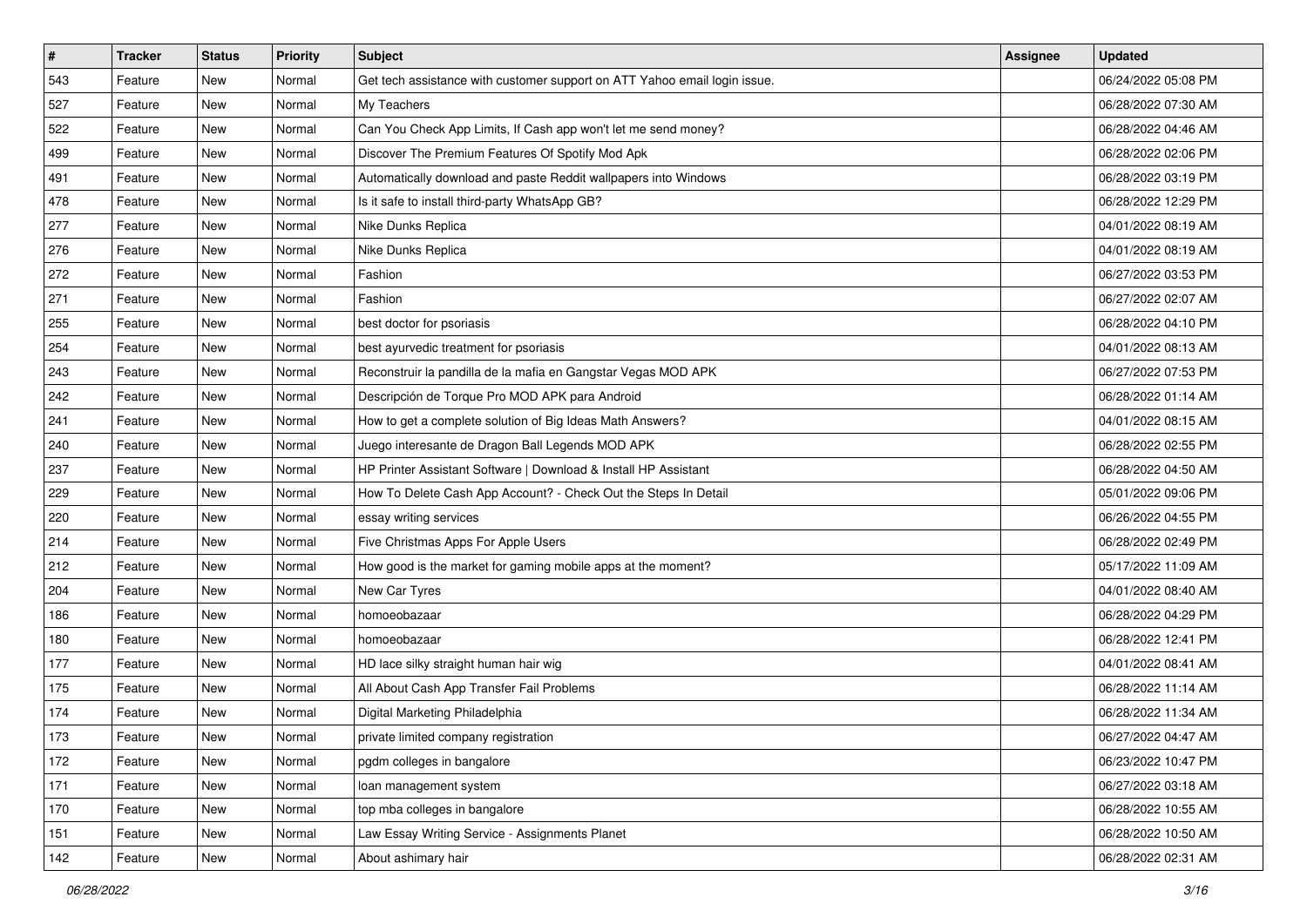| $\vert$ # | <b>Tracker</b> | <b>Status</b> | <b>Priority</b> | <b>Subject</b>                                                                                                                                           | Assignee | <b>Updated</b>      |
|-----------|----------------|---------------|-----------------|----------------------------------------------------------------------------------------------------------------------------------------------------------|----------|---------------------|
| 141       | Feature        | New           | Normal          | Something about jerry curly                                                                                                                              |          | 06/28/2022 02:03 PM |
| 127       | Feature        | New           | Normal          | replica af1                                                                                                                                              |          | 04/01/2022 07:55 AM |
| 126       | Feature        | New           | Normal          | Stussy Air Force 1 replica                                                                                                                               |          | 06/28/2022 05:31 AM |
| 1129      | Bug            | New           | Normal          | how to enable direct deposit on cash app?                                                                                                                |          | 06/28/2022 10:44 AM |
| 1127      | Bug            | New           | Normal          | Is there any support to find Google Feud answers?                                                                                                        |          | 06/27/2022 04:27 AM |
| 1126      | Bug            | New           | Normal          | 1PLSD                                                                                                                                                    |          | 06/25/2022 09:36 AM |
| 1125      | Bug            | New           | Normal          | What is Wordscapes?                                                                                                                                      |          | 06/24/2022 09:05 AM |
| 1124      | Bug            | New           | Normal          | Cookie clicker unblocked                                                                                                                                 |          | 06/24/2022 05:14 AM |
| 1123      | Bug            | New           | Normal          | Where To Watch FIFA World Cup 2022                                                                                                                       |          | 06/24/2022 03:51 AM |
| 1122      | Bug            | New           | Normal          | Count the number of words on the Microsoft Word application in the phone                                                                                 |          | 06/23/2022 04:19 AM |
| 1121      | <b>Bug</b>     | New           | Normal          | LustreC do not run                                                                                                                                       |          | 06/22/2022 08:43 AM |
| 1120      | Bug            | New           | Normal          | Summary of 5 best coloring apps on phones                                                                                                                |          | 06/26/2022 11:32 AM |
| 1119      | Bug            | New           | Normal          | Klondike Solitaire                                                                                                                                       |          | 06/27/2022 03:00 PM |
| 1118      | Bug            | New           | Normal          | <b>Gameplay Minecraft</b>                                                                                                                                |          | 06/27/2022 10:33 AM |
| 1117      | Bug            | New           | Normal          | Equal Words - Word search game for PC and Windows Phone                                                                                                  |          | 06/27/2022 02:12 AM |
| 1116      | Bug            | New           | Normal          | ipTV smarts pro                                                                                                                                          |          | 06/28/2022 11:34 AM |
| 1115      | Bug            | New           | Normal          | How to access your saved favorite Tiktok                                                                                                                 |          | 06/28/2022 03:59 PM |
| 1114      | Bug            | New           | Normal          | To control the car, all you must do is click to go left or right and release the button to go straight.                                                  |          | 06/28/2022 11:16 AM |
| 1113      | Bug            | New           | Normal          | Press the button to control your car                                                                                                                     |          | 06/20/2022 12:09 PM |
| 1112      | Bug            | New           | Normal          | What Cash App Policy Says If Random Person Sent Me Money On Cash App?                                                                                    |          | 06/27/2022 02:39 AM |
| 1111      | Bug            | New           | Normal          | LOLBeans is a fun battle royale game where you race with other players while avoiding obstacles. Reach the end of<br>the course in competitive gameplay! |          | 06/26/2022 09:17 AM |
| 1108      | Bug            | New           | Normal          | Six Guns Mod Apk Answers Your Questions                                                                                                                  |          | 06/26/2022 06:26 PM |
| 1106      | <b>Bug</b>     | New           | Normal          | How Do I Get Cash App ++ Without Confronting Any Technical Glitches?                                                                                     |          | 06/25/2022 09:53 PM |
| 1104      | <b>Bug</b>     | New           | Normal          | Idle game fix bug                                                                                                                                        |          | 06/26/2022 06:52 PM |
| 1103      | Bug            | New           | Normal          | Idle game fix bug                                                                                                                                        |          | 06/25/2022 09:08 PM |
| 1102      | <b>Bug</b>     | New           | Normal          | Charlottesville Travel Guide ?                                                                                                                           |          | 06/26/2022 07:44 AM |
| 1101      | <b>Bug</b>     | New           | Normal          | How to Delete Cash App History at once?                                                                                                                  |          | 06/27/2022 01:33 PM |
| 1098      | <b>Bug</b>     | New           | Normal          | Life of a Fisherman                                                                                                                                      |          | 06/26/2022 05:16 PM |
| 1097      | <b>Bug</b>     | New           | Normal          | Race and experience new life.                                                                                                                            |          | 06/26/2022 04:22 PM |
| 1096      | <b>Bug</b>     | New           | Normal          | Race and experience new life.                                                                                                                            |          | 06/26/2022 06:07 PM |
| 1094      | Bug            | New           | Normal          | What time does direct deposit hit Cash App?                                                                                                              |          | 06/14/2022 03:27 PM |
| 1092      | <b>Bug</b>     | New           | Normal          | Ellison Estate Vineyard                                                                                                                                  |          | 06/20/2022 12:03 PM |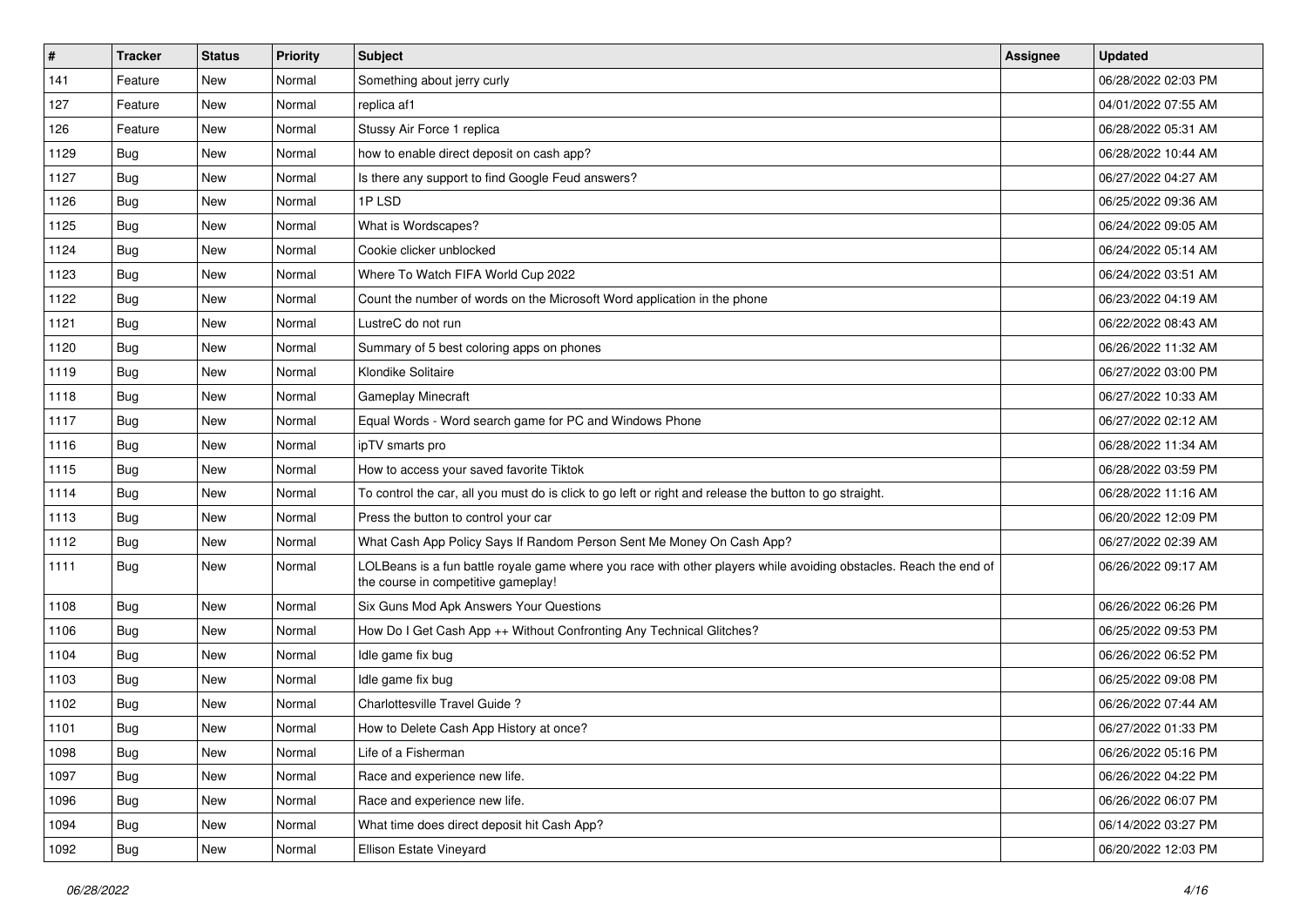| $\vert$ # | <b>Tracker</b> | <b>Status</b> | <b>Priority</b> | <b>Subject</b>                                               | Assignee | <b>Updated</b>      |
|-----------|----------------|---------------|-----------------|--------------------------------------------------------------|----------|---------------------|
| 1091      | <b>Bug</b>     | New           | Normal          | Find family fun indoors and outdoors in the Jungfrau Region  |          | 06/14/2022 09:33 AM |
| 1090      | Bug            | New           | Normal          | Pay Someone To Do My Assignment                              |          | 06/11/2022 03:15 PM |
| 1089      | Bug            | New           | Normal          | Pay Someone To Do My Assignment                              |          | 06/15/2022 04:44 AM |
| 1087      | <b>Bug</b>     | New           | Normal          | How do new writers start out?                                |          | 06/10/2022 03:25 PM |
| 1084      | Bug            | New           | Normal          | <b>Trippie Redd</b>                                          |          | 06/11/2022 09:05 AM |
| 1083      | <b>Bug</b>     | New           | Normal          | coin base review                                             |          | 06/11/2022 09:13 AM |
| 1082      | <b>Bug</b>     | New           | Normal          | Reset chime bank password without phone number               |          | 06/15/2022 11:56 AM |
| 1080      | Bug            | New           | Normal          | How to use Math Wallet   Nexo wallet   CoinTiger Exchange    |          | 06/15/2022 11:56 AM |
| 1079      | <b>Bug</b>     | New           | Normal          | How to get cheap psychology assignment?                      |          | 06/15/2022 06:00 AM |
| 1078      | <b>Bug</b>     | New           | Normal          | What Bank Is Cash App On Plaid? Find Clarity And Assistance  |          | 06/15/2022 11:56 AM |
| 1077      | <b>Bug</b>     | New           | Normal          | Les excellentes façons d'utiliser ces images                 |          | 06/28/2022 02:33 PM |
| 1076      | <b>Bug</b>     | New           | Normal          | DedicatedHosting4u                                           |          | 06/11/2022 09:15 AM |
| 1073      | <b>Bug</b>     | New           | Normal          | Cricut Design Space                                          |          | 06/07/2022 09:34 PM |
| 1072      | <b>Bug</b>     | New           | Normal          | ij.start canon                                               |          | 06/21/2022 06:56 PM |
| 1071      | <b>Bug</b>     | New           | Normal          | Cinema HD Review - Cinemahdv2.net                            |          | 06/21/2022 06:54 PM |
| 1069      | Bug            | New           | Normal          | how to get cash app support phone number 24*7 available      |          | 06/21/2022 08:36 PM |
| 1068      | <b>Bug</b>     | New           | Normal          | 123.hp.com/laserjet                                          |          | 05/31/2022 12:22 PM |
| 1067      | Bug            | New           | Normal          | Cricut.com/setup                                             |          | 05/31/2022 12:19 PM |
| 1065      | <b>Bug</b>     | New           | Normal          | The top foreign language training game in 2022               |          | 06/07/2022 04:05 AM |
| 1063      | Bug            | New           | Normal          | 123.hp.com/laserjet                                          |          | 05/28/2022 12:27 PM |
| 1062      | <b>Bug</b>     | New           | Normal          | Cricut.com/setup                                             |          | 05/28/2022 12:26 PM |
| 1061      | <b>Bug</b>     | New           | Normal          | Cricut.com/setup                                             |          | 05/28/2022 12:24 PM |
| 1060      | Bug            | New           | Normal          | How to Use Panda Helper to Speed Up Your iOS                 |          | 05/28/2022 09:12 AM |
| 1059      | <b>Bug</b>     | New           | Normal          | 123.hp.com/laserjet                                          |          | 05/28/2022 08:29 AM |
| 1058      | <b>Bug</b>     | New           | Normal          | Cricut.com/setup                                             |          | 05/28/2022 08:28 AM |
| 1057      | <b>Bug</b>     | New           | Normal          | <b>CCPlay Education Edition APK</b>                          |          | 06/07/2022 04:07 AM |
| 1053      | <b>Bug</b>     | New           | Normal          | Game Geometry Dash                                           |          | 05/26/2022 11:30 AM |
| 1052      | <b>Bug</b>     | New           | Normal          | Build Now GG is a new battle royale game.                    |          | 05/26/2022 04:24 AM |
| 1051      | Bug            | New           | Normal          | Dental Supplies USA                                          |          | 06/11/2022 09:20 PM |
| 1048      | <b>Bug</b>     | New           | Normal          | So zeigen Sie ein Instagram-Profilbild an und vergrößern es  |          | 05/25/2022 06:56 AM |
| 1046      | Bug            | New           | Normal          | 123.hp.com/laserjet                                          |          | 05/24/2022 10:46 AM |
| 1045      | <b>Bug</b>     | New           | Normal          | Cricut.com/setup                                             |          | 05/24/2022 10:45 AM |
| 1044      | <b>Bug</b>     | New           | Normal          | Can I Disapprove If Random Person Sent Me Money On Cash App? |          | 05/26/2022 03:51 PM |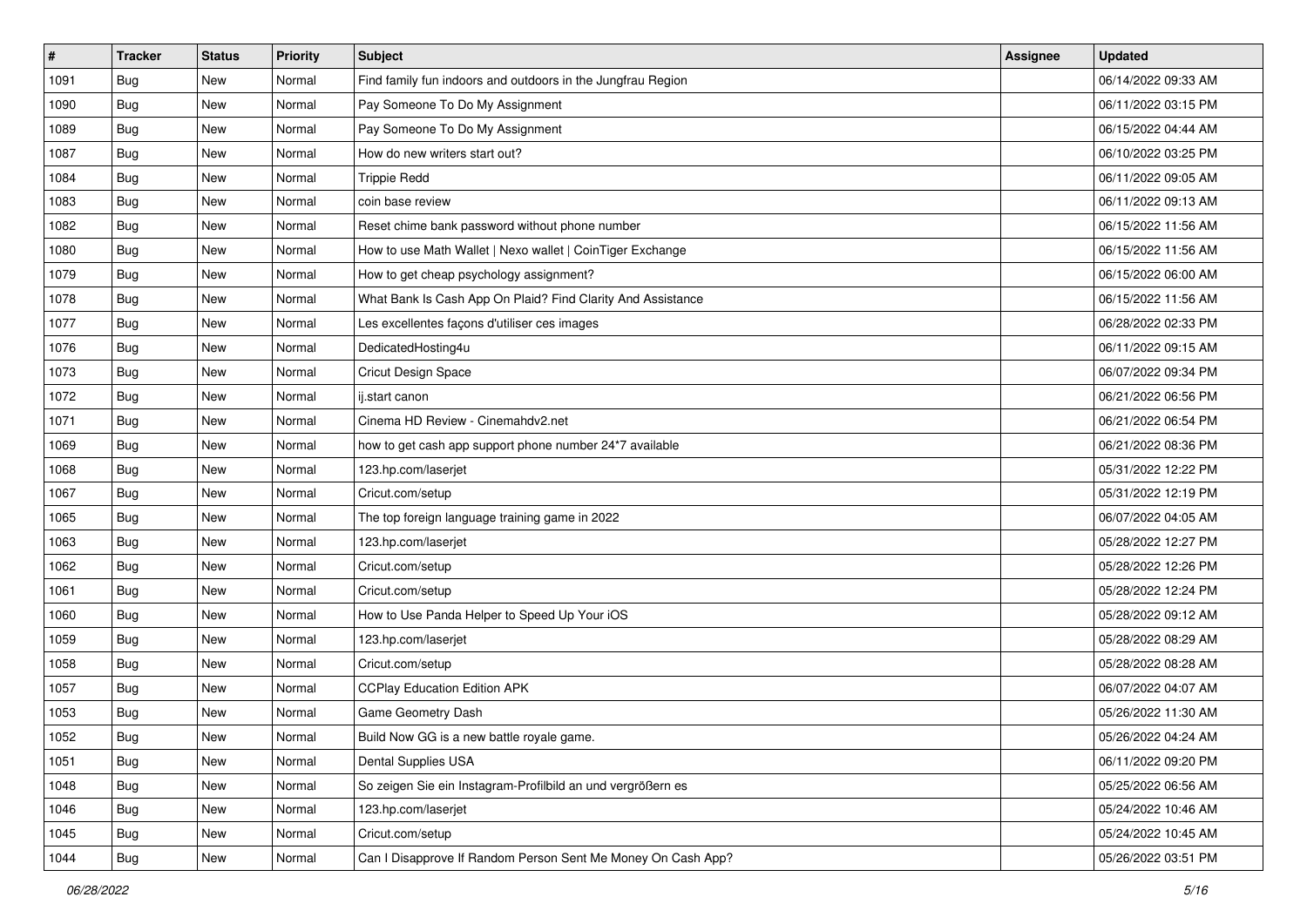| $\sharp$ | <b>Tracker</b> | <b>Status</b> | <b>Priority</b> | Subject                                                                    | Assignee | <b>Updated</b>      |
|----------|----------------|---------------|-----------------|----------------------------------------------------------------------------|----------|---------------------|
| 1043     | <b>Bug</b>     | New           | Normal          | What Is The Right Way To Troubleshoot Cash App Transfer Failed Problems?   |          | 05/25/2022 01:16 PM |
| 1042     | Bug            | New           | Normal          | How to set up direct deposit on cash app?                                  |          | 05/25/2022 01:17 PM |
| 1041     | Bug            | New           | Normal          | Count words in Word on the computer                                        |          | 05/27/2022 02:16 PM |
| 1040     | <b>Bug</b>     | New           | Normal          | thabet                                                                     |          | 05/19/2022 08:05 PM |
| 1039     | <b>Bug</b>     | New           | Normal          | How to Get Tickmill Bonuses for Free                                       |          | 05/26/2022 05:43 PM |
| 1036     | <b>Bug</b>     | New           | Normal          | <b>VPS Material</b>                                                        |          | 05/18/2022 09:34 PM |
| 1034     | Bug            | New           | Normal          | Download Teaching Feeling For Android                                      |          | 05/20/2022 09:25 AM |
| 1033     | <b>Bug</b>     | New           | Normal          | The best slope 2 online games to play right now                            |          | 05/17/2022 10:55 AM |
| 1032     | <b>Bug</b>     | New           | Normal          | How To Play The Wordle Game                                                |          | 05/17/2022 10:37 AM |
| 1031     | Bug            | New           | Normal          | <b>IAFT Traders Union</b>                                                  |          | 05/16/2022 03:14 PM |
| 1030     | <b>Bug</b>     | New           | Normal          | <b>IAFT Traders Union</b>                                                  |          | 05/16/2022 03:13 PM |
| 1029     | <b>Bug</b>     | New           | Normal          | 5 Reasons Why People Love Coloring Pages?                                  |          | 05/16/2022 11:53 AM |
| 1028     | Bug            | <b>New</b>    | Normal          | The Best Free Online Game to Play with Friends                             |          | 05/16/2022 05:00 AM |
| 1027     | <b>Bug</b>     | New           | Normal          | Word hurdle: Viral and Fun Online Game                                     |          | 06/25/2022 06:13 PM |
| 1026     | <b>Bug</b>     | New           | Normal          | New Puzzle Game for All Age - Dordle                                       |          | 06/25/2022 06:17 PM |
| 1025     | <b>Bug</b>     | New           | Normal          | how to change the logo in wordpress                                        |          | 06/25/2022 06:20 PM |
| 1024     | <b>Bug</b>     | New           | Normal          | How to choose the right broker                                             |          | 06/25/2022 06:23 PM |
| 1023     | <b>Bug</b>     | <b>New</b>    | Normal          | Questions That Are Typically Asked About Trap The Cat                      |          | 05/14/2022 03:51 AM |
| 1022     | <b>Bug</b>     | New           | Normal          | 123.hp.com/laserjet                                                        |          | 05/13/2022 01:25 PM |
| 1021     | <b>Bug</b>     | New           | Normal          | Cricut.com/setup                                                           |          | 05/26/2022 12:21 AM |
| 1020     | <b>Bug</b>     | New           | Normal          | Cricut.com/setup                                                           |          | 05/13/2022 11:14 AM |
| 1019     | <b>Bug</b>     | New           | Normal          | Cricut.com/setup                                                           |          | 05/13/2022 11:13 AM |
| 1018     | Bug            | New           | Normal          | So erhalten Sie ein kostenloses Hörbuch                                    |          | 06/28/2022 10:39 AM |
| 1016     | <b>Bug</b>     | New           | Normal          | Klondike Solitaire                                                         |          | 05/12/2022 09:03 AM |
| 1015     | <b>Bug</b>     | New           | Normal          | Is it possible to send books for free?                                     |          | 05/11/2022 04:05 PM |
| 1014     | Bug            | <b>New</b>    | Normal          | how to get chime routing and account number ? chime routing number florida |          | 05/11/2022 12:42 PM |
| 1013     | Bug            | New           | Normal          | ij.start canon                                                             |          | 05/11/2022 11:31 AM |
| 1012     | <b>Bug</b>     | New           | Normal          | Cricut.com/setup                                                           |          | 05/11/2022 11:30 AM |
| 1011     | Bug            | New           | Normal          | Summary of 10 best coloring apps on phones                                 |          | 05/11/2022 10:58 AM |
| 1009     | Bug            | New           | Normal          | How to change routing number on Cash App?                                  |          | 05/11/2022 07:13 AM |
| 1008     | Bug            | New           | Normal          | Who was the first black woman to anchor a newscast?                        |          | 05/10/2022 03:13 PM |
| 1007     | <b>Bug</b>     | New           | Normal          | "ij.start canon                                                            |          | 05/18/2022 10:40 AM |
| 1006     | <b>Bug</b>     | New           | Normal          | Cricut.com/setup                                                           |          | 05/10/2022 01:22 PM |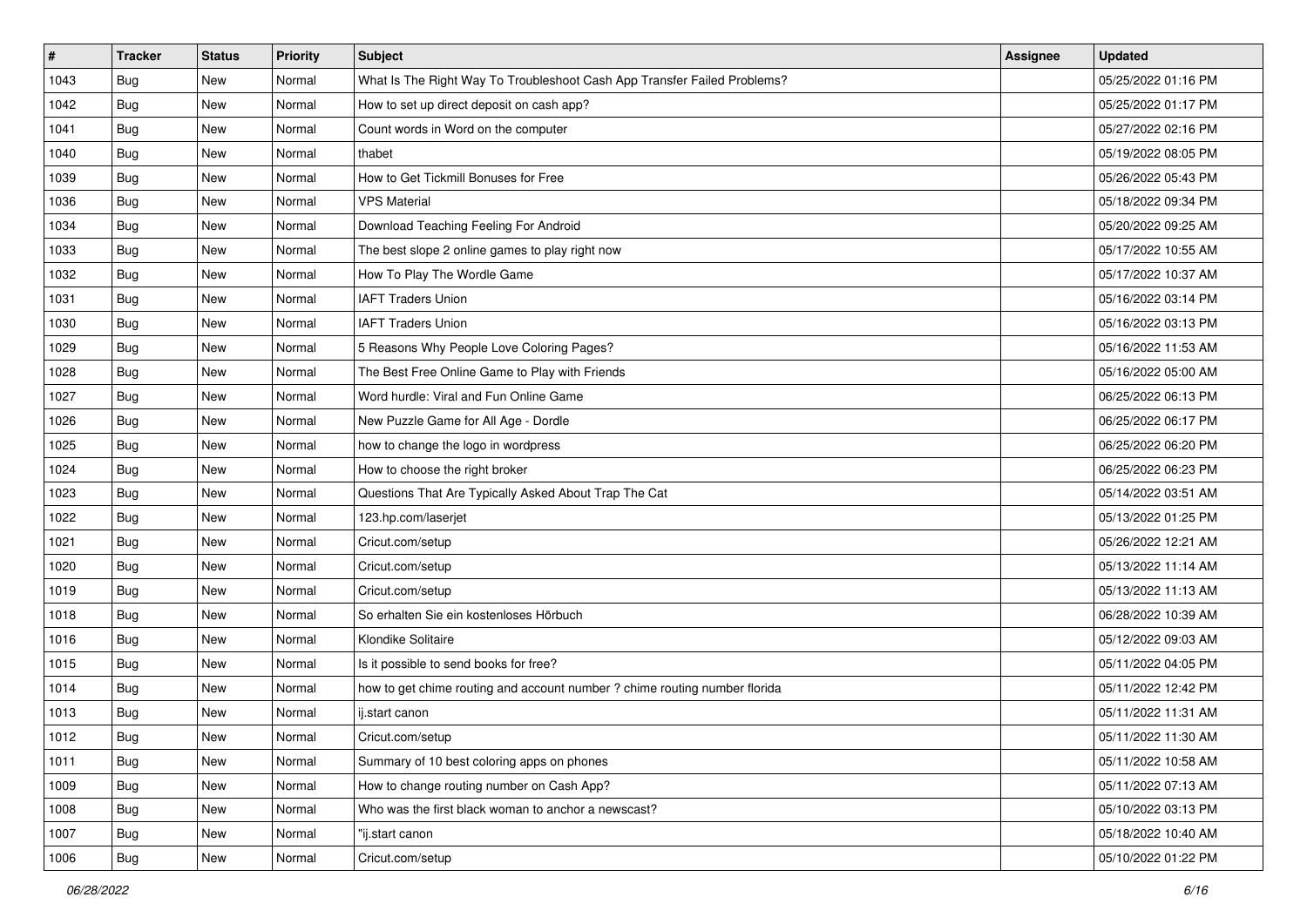| #    | <b>Tracker</b> | <b>Status</b> | Priority | <b>Subject</b>                                                              | Assignee | <b>Updated</b>      |
|------|----------------|---------------|----------|-----------------------------------------------------------------------------|----------|---------------------|
| 1004 | <b>Bug</b>     | New           | Normal   | you get to pinch and drag a man with a very flexible face                   |          | 05/10/2022 10:59 AM |
| 1002 | Bug            | New           | Normal   | <b>Chemistry Assignment Help</b>                                            |          | 06/04/2022 09:58 AM |
| 1001 | Bug            | New           | Normal   | Venmo Keep Saying Error?                                                    |          | 06/27/2022 02:20 AM |
| 999  | <b>Bug</b>     | New           | Normal   | Is there a way to find Google Feud answers?                                 |          | 06/28/2022 01:27 AM |
| 998  | Bug            | New           | Normal   | Is It Hard to Solve Wordle An                                               |          | 06/27/2022 12:24 AM |
| 997  | <b>Bug</b>     | New           | Normal   | 123.hp.com/laserjet                                                         |          | 06/28/2022 09:48 AM |
| 996  | <b>Bug</b>     | New           | Normal   | Cricut.com/setup                                                            |          | 06/27/2022 07:12 AM |
| 993  | Bug            | New           | Normal   | IO Games Free Online                                                        |          | 06/26/2022 09:41 AM |
| 992  | Bug            | New           | Normal   | So vergrößern Sie Ihr Instagram-Profilbild                                  |          | 06/26/2022 11:29 PM |
| 991  | Bug            | New           | Normal   | <b>MDMA MOLLY</b>                                                           |          | 05/03/2022 12:03 AM |
| 990  | <b>Bug</b>     | New           | Normal   | Mushrooms                                                                   |          | 06/26/2022 05:41 AM |
| 989  | Bug            | New           | Normal   | Barewoods Wax Cigar                                                         |          | 06/26/2022 09:19 AM |
| 988  | Bug            | New           | Normal   | <b>Medicinal Mushrooms</b>                                                  |          | 06/27/2022 09:33 AM |
| 987  | <b>Bug</b>     | New           | Normal   | <b>Medicinal Mushrooms</b>                                                  |          | 06/27/2022 07:13 PM |
| 985  | <b>Bug</b>     | New           | Normal   | Find out the vitality of Facebook Phone Number:                             |          | 06/27/2022 05:39 AM |
| 984  | Bug            | New           | Normal   | How to disable, permanently delete Twitter account on phone, PC             |          | 06/26/2022 08:28 AM |
| 983  | <b>Bug</b>     | New           | Normal   | Finding issue in tekken 3 game?                                             |          | 06/28/2022 03:26 AM |
| 982  | Bug            | New           | Normal   | Five sites that let you download free scenarios for your iPhone             |          | 05/07/2022 09:34 PM |
| 981  | <b>Bug</b>     | New           | Normal   | VidMate Mod APK                                                             |          | 06/28/2022 11:24 AM |
| 980  | Bug            | New           | Normal   | Free Gas Cards for the Unemployed                                           |          | 06/28/2022 02:54 PM |
| 979  | Bug            | New           | Normal   | Free Gas Cards for the Unemployed                                           |          | 06/25/2022 09:02 PM |
| 978  | Bug            | New           | Normal   | Delamore Lodge is a place to stay.                                          |          | 06/27/2022 04:57 AM |
| 977  | Bug            | New           | Normal   | Fans of the Old Country will like this book.                                |          | 06/26/2022 05:54 AM |
| 975  | <b>Bug</b>     | New           | Normal   | Payback 2 Mod APK                                                           |          | 05/05/2022 10:56 AM |
| 974  | <b>Bug</b>     | New           | Normal   | Watch NCAA Football Live Streaming Free                                     |          | 06/26/2022 05:33 PM |
| 972  | Bug            | New           | Normal   | How To Borrow Money From The Cash App? Get To Know About The Same           |          | 04/25/2022 07:30 AM |
| 971  | <b>Bug</b>     | New           | Normal   | How Do I Check Balance On Cash App Card With Optimum Ease?                  |          | 06/27/2022 08:16 PM |
| 970  | <b>Bug</b>     | New           | Normal   | The Amount Of Time Does Cash App Direct Deposit Time Take?                  |          | 06/26/2022 07:32 PM |
| 969  | <b>Bug</b>     | New           | Normal   | Watch NCAA Football Live Match Free                                         |          | 06/28/2022 01:31 PM |
| 966  | Bug            | New           | Normal   | How to Download the Filmes                                                  |          | 06/27/2022 03:25 AM |
| 965  | Bug            | New           | Normal   | Go with cash app customer service to know where I can load my cash app card |          | 06/28/2022 04:30 AM |
| 964  | <b>Bug</b>     | New           | Normal   | Can I Fix Cash App Transfer Failed Issues By Adding Sufficient Funds?       |          | 06/26/2022 07:21 AM |
| 962  | <b>Bug</b>     | New           | Normal   | Kostenlose Hörbücher                                                        |          | 06/26/2022 10:45 PM |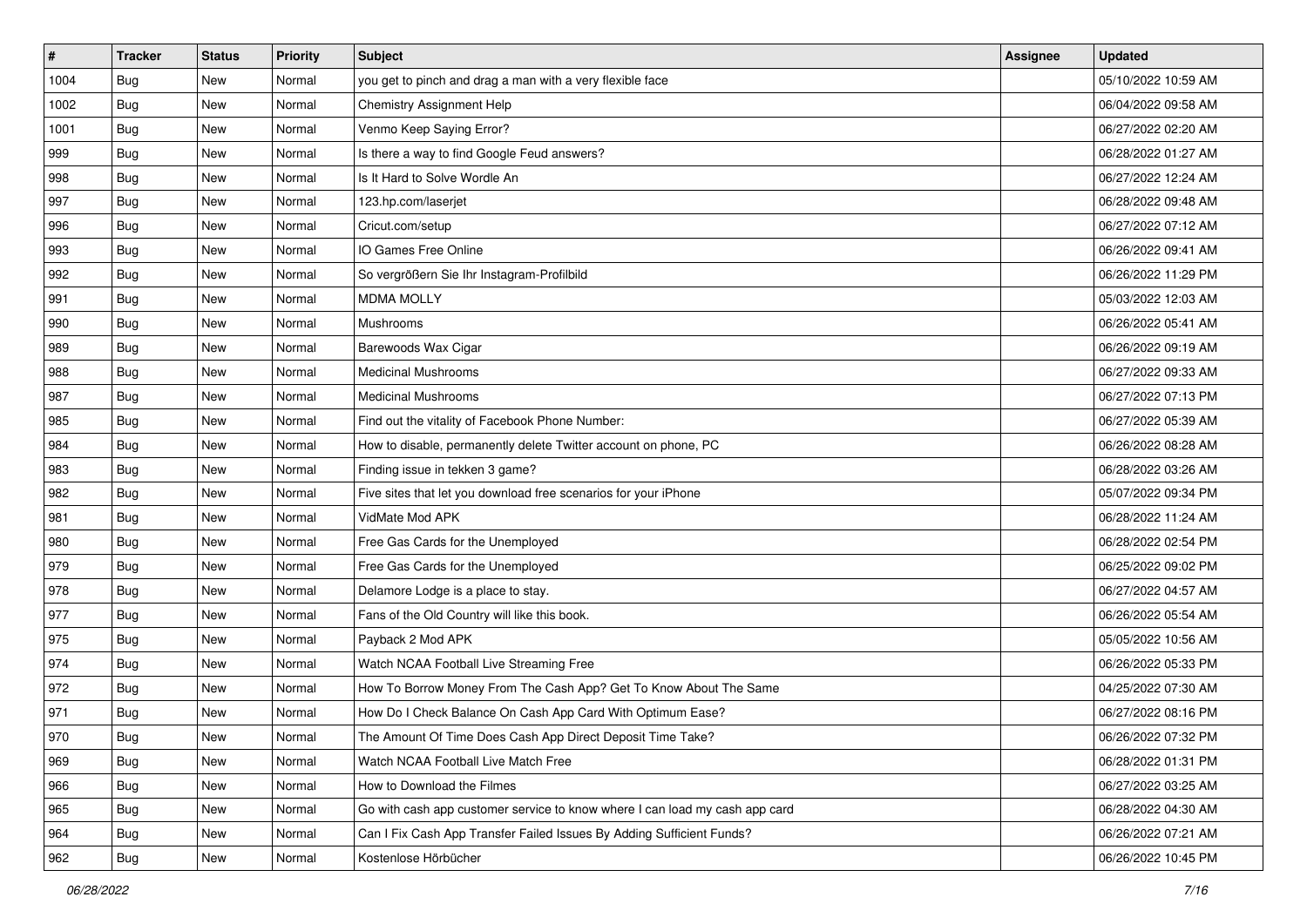| #   | <b>Tracker</b> | <b>Status</b> | Priority | <b>Subject</b>                                                                         | Assignee | <b>Updated</b>      |
|-----|----------------|---------------|----------|----------------------------------------------------------------------------------------|----------|---------------------|
| 961 | <b>Bug</b>     | New           | Normal   | TeaTv is an Android                                                                    |          | 06/26/2022 02:02 PM |
| 959 | Bug            | New           | Normal   | Get connected with cash app team-How to get money off cash app at walmart without card |          | 06/27/2022 08:52 AM |
| 958 | Bug            | New           | Normal   | Avail Cash app support service to know Sutton bank cash app number                     |          | 06/26/2022 08:46 AM |
| 957 | <b>Bug</b>     | New           | Normal   | From Where I Can Get Cheap Writing Services?                                           |          | 04/20/2022 05:06 AM |
| 956 | Bug            | New           | Normal   | FNF Free Mods Online                                                                   |          | 06/25/2022 09:59 PM |
| 954 | <b>Bug</b>     | New           | Normal   | AZ Screen Recorder Mod                                                                 |          | 06/25/2022 11:24 PM |
| 953 | <b>Bug</b>     | New           | Normal   | Manga Dogs - Read Your Favorite Comics on Your Smartphone                              |          | 06/27/2022 03:53 PM |
| 952 | Bug            | New           | Normal   | Canon IJ Network Tool                                                                  |          | 06/26/2022 10:35 AM |
| 951 | Bug            | New           | Normal   | Canon.com/ijsetup                                                                      |          | 06/27/2022 07:56 PM |
| 950 | Bug            | New           | Normal   | ij.start canon                                                                         |          | 06/26/2022 04:35 AM |
| 949 | <b>Bug</b>     | New           | Normal   | <b>Educational Games</b>                                                               |          | 06/15/2022 09:11 PM |
| 948 | Bug            | New           | Normal   | Canon IJ Network Tool                                                                  |          | 06/27/2022 09:30 PM |
| 947 | Bug            | New           | Normal   | is Disney Now and Disney Plus different?                                               |          | 04/14/2022 09:53 AM |
| 946 | <b>Bug</b>     | New           | Normal   | What is Plex and Is Plex Legal?                                                        |          | 06/26/2022 05:23 AM |
| 945 | <b>Bug</b>     | New           | Normal   | TikTok 18 Mod Apk For Your Android                                                     |          | 04/13/2022 09:32 AM |
| 943 | Bug            | New           | Normal   | ij.start canon                                                                         |          | 04/13/2022 08:52 AM |
| 942 | <b>Bug</b>     | New           | Normal   | Canon IJ Network Tool                                                                  |          | 04/13/2022 08:45 AM |
| 941 | Bug            | New           | Normal   | is Disney Now and Disney Plus different?                                               |          | 06/26/2022 12:10 PM |
| 940 | <b>Bug</b>     | New           | Normal   | What is Plex and Is Plex Legal?                                                        |          | 06/26/2022 04:50 PM |
| 935 | Bug            | New           | Normal   | MovieBox Pro Apk - Watch Movies and TV Shows on Your Android Phone                     |          | 06/26/2022 04:11 AM |
| 934 | Bug            | New           | Normal   | MovieBox Pro Apk - Watch Movies and TV Shows on Your Android Phone                     |          | 05/10/2022 11:01 AM |
| 933 | Bug            | New           | Normal   | How Can I Watch Movies on My Mobile Phone                                              |          | 06/24/2022 12:55 AM |
| 932 | Bug            | New           | Normal   | The best epic, long-playing PC games will consume days of your life.                   |          | 05/15/2022 07:44 PM |
| 930 | <b>Bug</b>     | New           | Normal   | The best free games online                                                             |          | 04/12/2022 09:05 AM |
| 929 | <b>Bug</b>     | New           | Normal   | Canon IJ Network Tool                                                                  |          | 04/12/2022 08:32 AM |
| 928 | Bug            | New           | Normal   | How Does Sutton Bank Cash App Customer Service Help In Answering Your Questions?       |          | 04/12/2022 11:36 AM |
| 926 | <b>Bug</b>     | New           | Normal   | tavor 7                                                                                |          | 06/22/2022 05:08 PM |
| 925 | <b>Bug</b>     | New           | Normal   | tavor 7                                                                                |          | 06/15/2022 03:45 AM |
| 924 | Bug            | New           | Normal   | buy tec 9                                                                              |          | 04/11/2022 02:54 PM |
| 923 | Bug            | New           | Normal   | frenchies for sale                                                                     |          | 04/11/2022 02:35 PM |
| 922 | Bug            | New           | Normal   | Why Is The Need For Assignment Writing Services?                                       |          | 06/28/2022 06:59 AM |
| 921 | <b>Bug</b>     | New           | Normal   | Canon IJ Network Tool                                                                  |          | 04/11/2022 09:00 AM |
| 920 | <b>Bug</b>     | New           | Normal   | Where I Can Get Essay Writing Services?                                                |          | 04/11/2022 08:35 AM |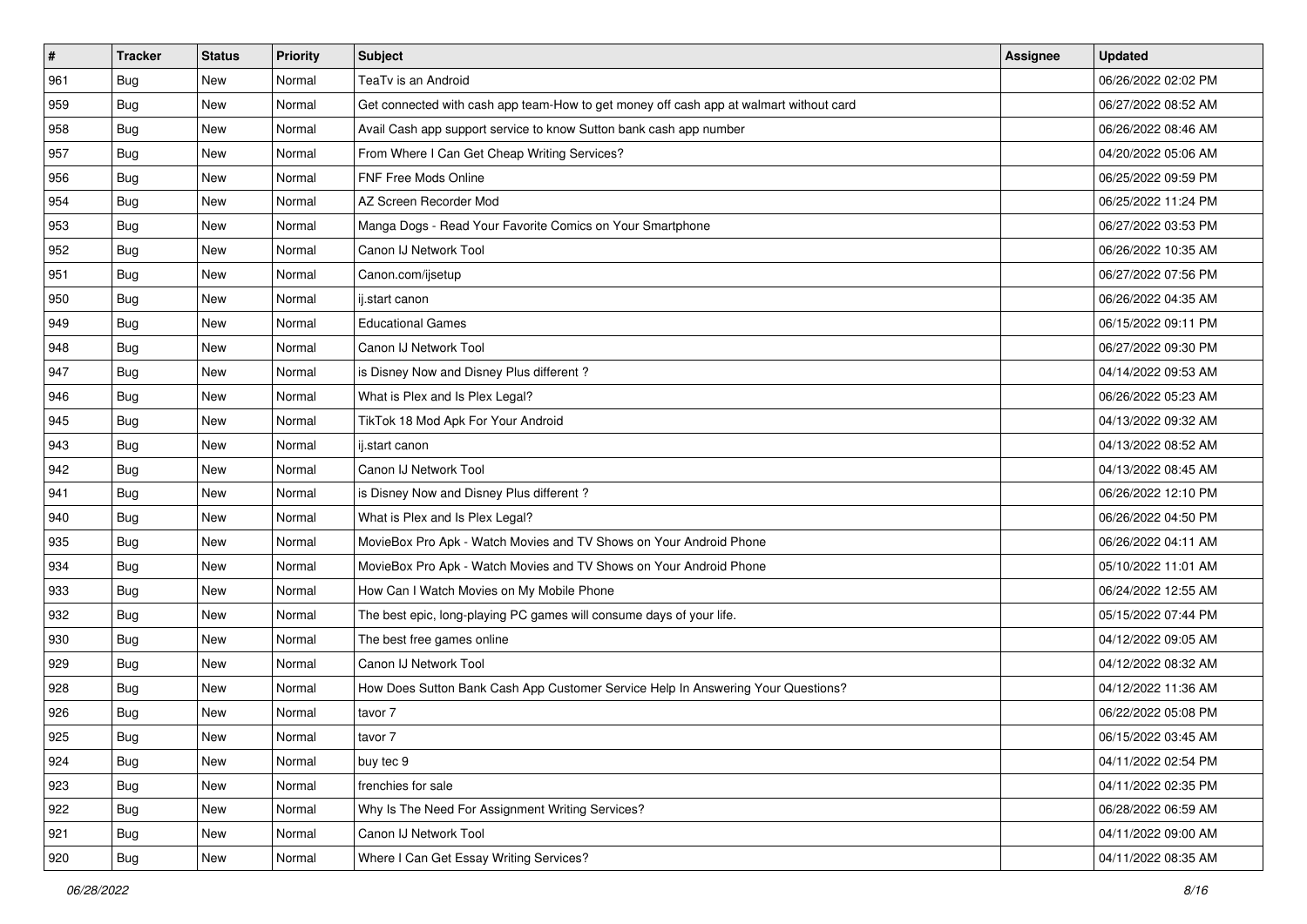| $\vert$ # | <b>Tracker</b> | <b>Status</b> | <b>Priority</b> | <b>Subject</b>                                                              | Assignee | <b>Updated</b>      |
|-----------|----------------|---------------|-----------------|-----------------------------------------------------------------------------|----------|---------------------|
| 918       | <b>Bug</b>     | New           | Normal          | Antivirus for IOS                                                           |          | 06/16/2022 10:36 PM |
| 917       | <b>Bug</b>     | New           | Normal          | Random Person Sent Me Money on Cash App-find solution?                      |          | 04/09/2022 12:32 PM |
| 916       | Bug            | New           | Normal          | How long does it take to write a book?                                      |          | 04/07/2022 12:15 PM |
| 915       | <b>Bug</b>     | New           | Normal          | Finance dissertation writing                                                |          | 04/07/2022 09:22 AM |
| 914       | Bug            | New           | Normal          | Wordle: how to play fashion games for free?                                 |          | 04/07/2022 08:30 AM |
| 913       | <b>Bug</b>     | New           | Normal          | Canon IJ Network Tool                                                       |          | 04/07/2022 06:21 AM |
| 912       | Bug            | New           | Normal          | <b>Cuphead Mobile Game Review</b>                                           |          | 06/09/2022 10:14 AM |
| 911       | Bug            | New           | Normal          | Aluminum Windows & Doors                                                    |          | 04/06/2022 08:10 PM |
| 910       | <b>Bug</b>     | New           | Normal          | Each content looks unisize or not formated                                  |          | 04/06/2022 11:21 AM |
| 909       | Bug            | New           | Normal          | Toca Life World APK                                                         |          | 04/06/2022 04:52 AM |
| 908       | <b>Bug</b>     | New           | Normal          | Toca Life World APK                                                         |          | 04/06/2022 03:18 AM |
| 907       | <b>Bug</b>     | New           | Normal          | Canon IJ Network Tool                                                       |          | 04/04/2022 10:43 AM |
| 906       | Bug            | New           | Normal          | How To Change Cash App From Business To Personal Account For Any Reasons?   |          | 04/04/2022 09:57 AM |
| 905       | <b>Bug</b>     | New           | Normal          | MINI MILITIA MOD APK                                                        |          | 05/19/2022 01:54 PM |
| 898       | Bug            | New           | Normal          | Shadow Fight 2 Mod APK                                                      |          | 04/02/2022 09:17 AM |
| 895       | Bug            | New           | Normal          | Cash App Scams                                                              |          | 06/18/2022 02:36 PM |
| 893       | <b>Bug</b>     | New           | Normal          | klingeltone                                                                 |          | 04/13/2022 11:06 AM |
| 892       | Bug            | New           | Normal          | Good game                                                                   |          | 04/01/2022 09:15 AM |
| 891       | Bug            | New           | Normal          | The most interesting game today, have you tried it?                         |          | 04/01/2022 09:17 AM |
| 889       | <b>Bug</b>     | New           | Normal          | What is Plex and how it's work?                                             |          | 04/01/2022 09:14 AM |
| 888       | Bug            | New           | Normal          | Is the Fox News Channel on Roku free?                                       |          | 04/25/2022 08:04 AM |
| 887       | <b>Bug</b>     | New           | Normal          | What is Plex and how it's work?                                             |          | 04/01/2022 09:16 AM |
| 886       | Bug            | New           | Normal          | Is the Fox News Channel on Roku free?                                       |          | 06/28/2022 08:29 AM |
| 885       | <b>Bug</b>     | New           | Normal          | How to Install the Tele Latino App For Android                              |          | 03/28/2022 04:10 AM |
| 884       | Bug            | New           | Normal          | Why do Subway Surfers popular                                               |          | 04/01/2022 09:16 AM |
| 883       | <b>Bug</b>     | New           | Normal          | Langweilen Sie sich jemals bei der gleichen alten Schriftart auf Instagram? |          | 04/01/2022 09:16 AM |
| 882       | <b>Bug</b>     | New           | Normal          | How to change bank account on cash app?                                     |          | 04/01/2022 09:16 AM |
| 880       | Bug            | New           | Normal          | Why do Subway Surfers popular                                               |          | 04/01/2022 09:16 AM |
| 878       | <b>Bug</b>     | New           | Normal          | Wie ist instazoom hilfreich beim Herunterladen von Instagram-Profilbildern  |          | 04/08/2022 09:28 PM |
| 876       | <b>Bug</b>     | New           | Normal          | Download Full-Size Profile Pictures of Your Favorite Users With InstaDP     |          | 04/01/2022 09:12 AM |
| 875       | <b>Bug</b>     | New           | Normal          | Red ball game                                                               |          | 04/01/2022 09:15 AM |
| 874       | <b>Bug</b>     | New           | Normal          | Cómo descargar Minecraft Apk                                                |          | 06/26/2022 08:01 AM |
| 873       | Bug            | New           | Normal          | Klingeltöne mp3                                                             |          | 04/13/2022 11:03 AM |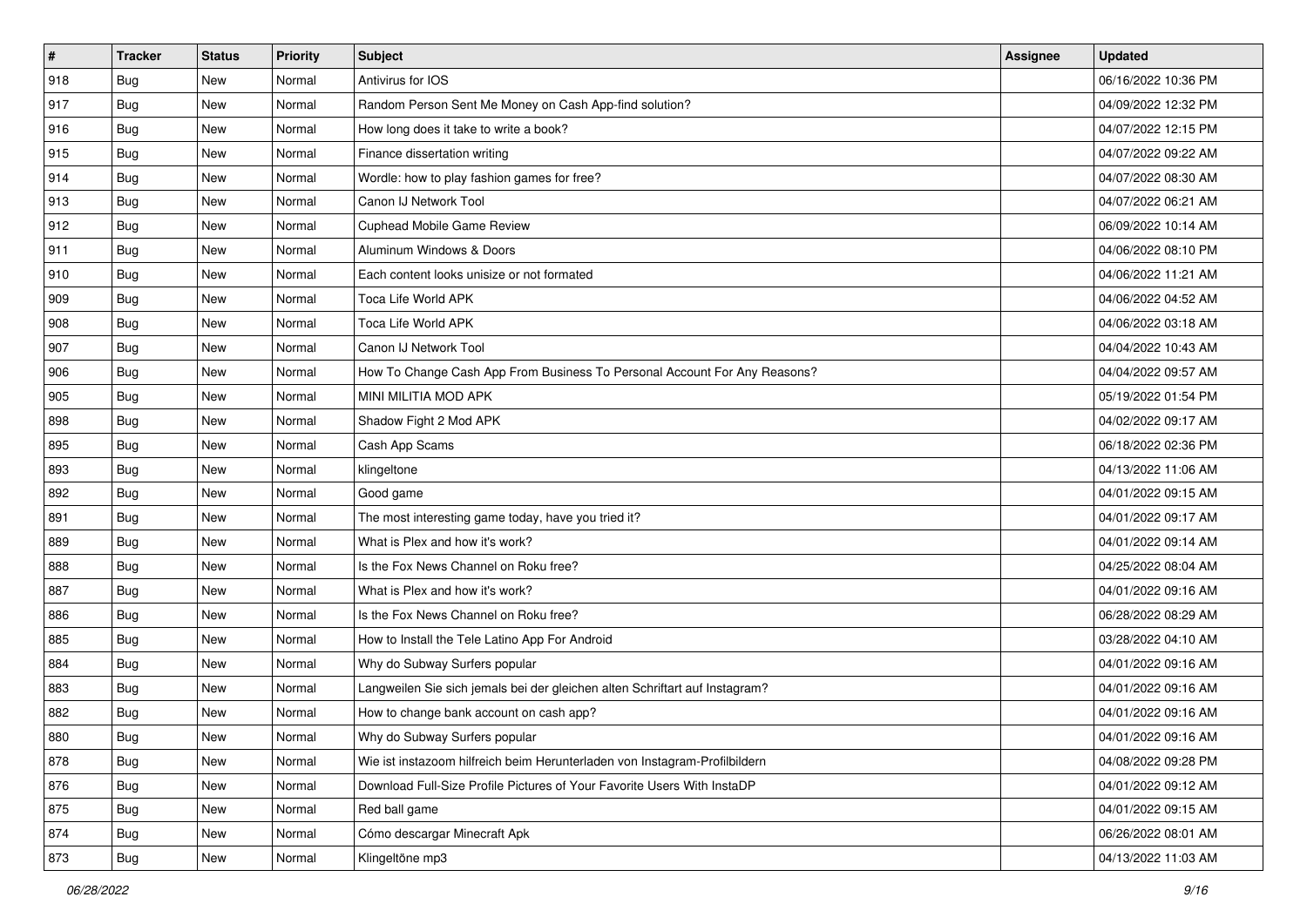| $\vert$ # | <b>Tracker</b> | <b>Status</b> | Priority | Subject                                                                          | <b>Assignee</b> | <b>Updated</b>      |
|-----------|----------------|---------------|----------|----------------------------------------------------------------------------------|-----------------|---------------------|
| 872       | <b>Bug</b>     | New           | Normal   | Poppy Playtime Horror Game Free                                                  |                 | 04/01/2022 09:11 AM |
| 870       | <b>Bug</b>     | New           | Normal   | Mahjong Solitaire                                                                |                 | 04/01/2022 09:12 AM |
| 869       | Bug            | New           | Normal   | Sonnerie Post Malone 2022                                                        |                 | 04/13/2022 11:05 AM |
| 865       | <b>Bug</b>     | New           | Normal   | Canon IJ Printer Utility                                                         |                 | 05/18/2022 07:24 PM |
| 864       | Bug            | New           | Normal   | Canon IJ Network Tool                                                            |                 | 04/01/2022 09:14 AM |
| 863       | <b>Bug</b>     | New           | Normal   | Canon IJ Network Tool                                                            |                 | 04/01/2022 09:12 AM |
| 862       | Bug            | New           | Normal   | none                                                                             |                 | 04/01/2022 09:11 AM |
| 859       | <b>Bug</b>     | New           | Normal   | Canon IJ Network Tool                                                            |                 | 04/01/2022 09:13 AM |
| 857       | <b>Bug</b>     | New           | Normal   | Welcome to the world of classic retro games                                      |                 | 04/01/2022 09:13 AM |
| 856       | Bug            | New           | Normal   | Online Classes Assistance Help For Student                                       |                 | 04/01/2022 09:13 AM |
| 855       | <b>Bug</b>     | New           | Normal   | Online Classes Assistance Help For Student                                       |                 | 04/01/2022 09:13 AM |
| 854       | Bug            | New           | Normal   | How To Resolve Password Problems Through Facebook Customer Service?              |                 | 04/09/2022 06:11 PM |
| 853       | Bug            | New           | Normal   | what is dr laser                                                                 |                 | 04/01/2022 09:13 AM |
| 852       | Bug            | New           | Normal   | How to cancel your French Bee flight within 24 hours?                            |                 | 04/01/2022 09:13 AM |
| 851       | Bug            | New           | Normal   | Laden Sie den kostenlosen MP3-Klingelton für Ihr Mobiltelefon herunter           |                 | 04/01/2022 09:14 AM |
| 850       | Bug            | New           | Normal   | Puppy Playtime APK Android                                                       |                 | 04/01/2022 09:14 AM |
| 849       | <b>Bug</b>     | New           | Normal   | FutEmax App Apk - Watch Soccer, Fantasy Football, And More On Your Mobile Device |                 | 04/01/2022 09:04 AM |
| 844       | Bug            | New           | Normal   | To know Chime Routing Number call on the helpline number                         |                 | 04/01/2022 08:58 AM |
| 843       | Bug            | New           | Normal   | Canon IJ Network Tool                                                            |                 | 04/01/2022 08:58 AM |
| 842       | <b>Bug</b>     | New           | Normal   | Join the fun game                                                                |                 | 04/01/2022 08:58 AM |
| 841       | <b>Bug</b>     | New           | Normal   | How do I activate FOX NOW?                                                       |                 | 04/01/2022 08:58 AM |
| 840       | <b>Bug</b>     | New           | Normal   | Is Tubi really free and legal?                                                   |                 | 04/01/2022 08:58 AM |
| 839       | Bug            | New           | Normal   | How do I activate FOX NOW?                                                       |                 | 04/01/2022 08:58 AM |
| 838       | <b>Bug</b>     | New           | Normal   | Celebrity Hunter Mod apk - Como instalá-lo                                       |                 | 04/01/2022 08:58 AM |
| 836       | Bug            | New           | Normal   | What Is The Required Amount To Pay As Cash App Clearance Fee?                    |                 | 04/01/2022 09:00 AM |
| 835       | <b>Bug</b>     | New           | Normal   | Build your strong army with Taming io                                            |                 | 04/01/2022 08:59 AM |
| 834       | <b>Bug</b>     | New           | Normal   | Grasp the secret to relieve stress and fatigue                                   |                 | 04/01/2022 08:57 AM |
| 833       | i Bug          | New           | Normal   | Does Direct Deposit Hit Chime- seek Chime Customer Service                       |                 | 04/01/2022 08:59 AM |
| 832       | <b>Bug</b>     | New           | Normal   | Choque Royale Mod Apk                                                            |                 | 04/01/2022 08:59 AM |
| 831       | Bug            | New           | Normal   | Build and shoot                                                                  |                 | 05/29/2022 04:47 PM |
| 830       | Bug            | New           | Normal   | Poppy Playtime APK                                                               |                 | 06/27/2022 10:31 PM |
| 828       | <b>Bug</b>     | New           | Normal   | Nursery management                                                               |                 | 06/28/2022 12:10 PM |
| 827       | <b>Bug</b>     | New           | Normal   | Come To Know The Required Steps To Unlock Cash App Account                       |                 | 04/01/2022 08:59 AM |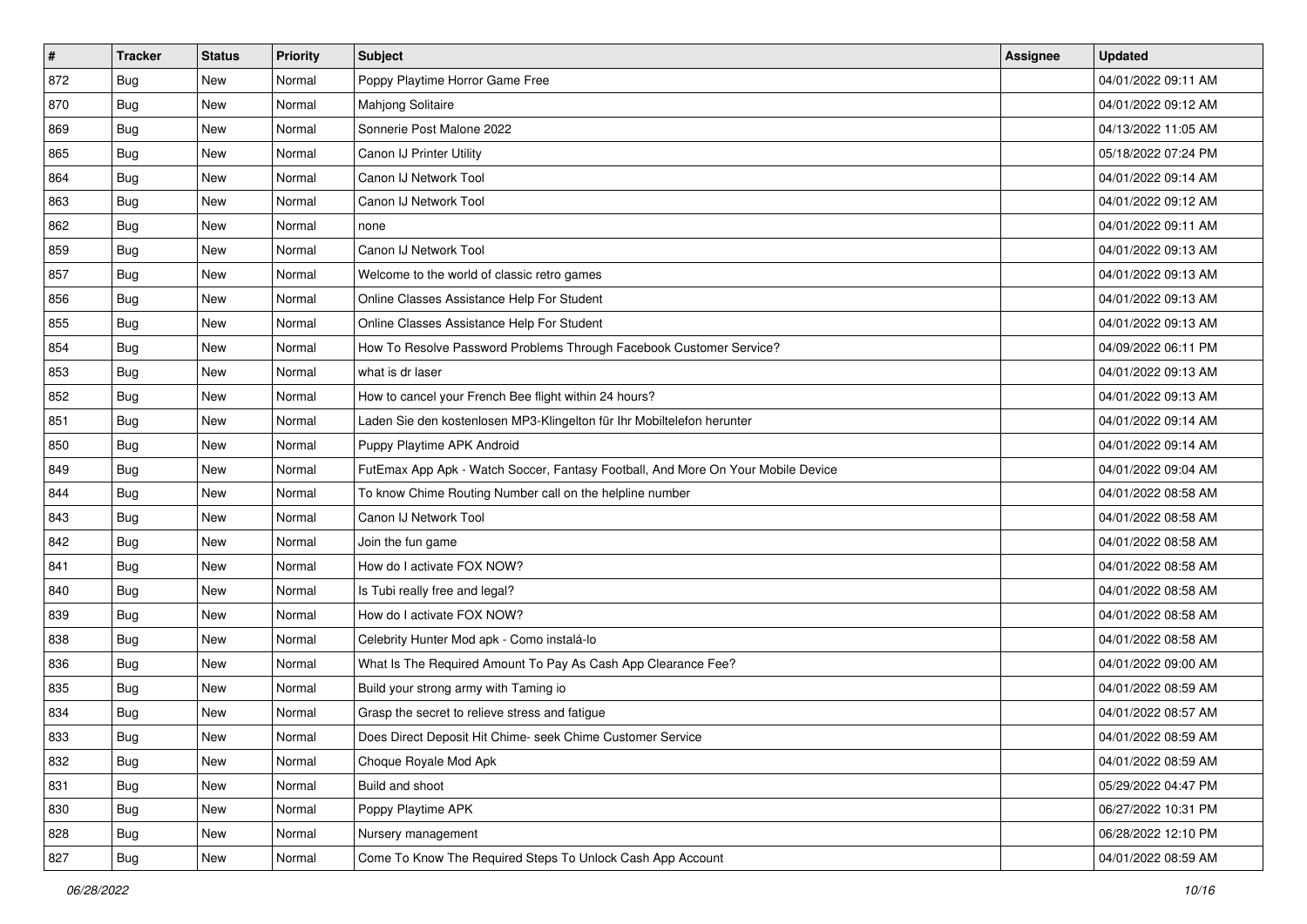| #   | <b>Tracker</b> | <b>Status</b> | Priority | <b>Subject</b>                                                                | <b>Assignee</b> | <b>Updated</b>      |
|-----|----------------|---------------|----------|-------------------------------------------------------------------------------|-----------------|---------------------|
| 826 | <b>Bug</b>     | New           | Normal   | How to Dowload MXL TV Premium                                                 |                 | 05/26/2022 03:34 PM |
| 825 | <b>Bug</b>     | New           | Normal   | Lucky Patcher Download                                                        |                 | 06/26/2022 06:09 PM |
| 822 | Bug            | New           | Normal   | Dowload Your Boyfriend Game                                                   |                 | 06/28/2022 04:56 AM |
| 821 | <b>Bug</b>     | New           | Normal   | Nicoo - A Review of the Popular Battle Royale Game                            |                 | 06/28/2022 08:30 AM |
| 820 | Bug            | New           | Normal   | Metal Slug Apk para Android                                                   |                 | 06/28/2022 11:01 AM |
| 819 | <b>Bug</b>     | New           | Normal   | Metal Slug Apk para Android                                                   |                 | 06/27/2022 09:35 AM |
| 817 | Bug            | New           | Normal   | Pacman 30th Anniversary                                                       |                 | 06/28/2022 09:20 AM |
| 816 | <b>Bug</b>     | New           | Normal   | Play Scribble io fun with everyone                                            |                 | 06/28/2022 03:20 PM |
| 811 | <b>Bug</b>     | New           | Normal   | Canon IJ Network Tool                                                         |                 | 06/28/2022 06:12 AM |
| 809 | Bug            | New           | Normal   | Smash Karts - immerse yourself in the exciting race                           |                 | 06/28/2022 09:57 AM |
| 808 | <b>Bug</b>     | New           | Normal   | Sinnvolle Guten-Morgen-Grüße                                                  |                 | 06/28/2022 09:47 AM |
| 807 | Bug            | New           | Normal   | 1v1Battle is a strategic action 'Build and shoot' game                        |                 | 06/27/2022 06:52 AM |
| 804 | Bug            | New           | Normal   | Review                                                                        |                 | 06/27/2022 08:38 PM |
| 802 | Bug            | New           | Normal   | Who Is an ETL Engineer                                                        |                 | 06/28/2022 02:03 AM |
| 801 | Bug            | New           | Normal   | Who Is an ETL Engineer                                                        |                 | 06/27/2022 12:25 PM |
| 800 | Bug            | New           | Normal   | Who Is an ETL Engineer                                                        |                 | 06/28/2022 08:48 AM |
| 799 | <b>Bug</b>     | New           | Normal   | Who Is an ETL Engineer                                                        |                 | 06/28/2022 02:51 AM |
| 798 | Bug            | New           | Normal   | Who Is an ETL Engineer                                                        |                 | 06/27/2022 09:48 AM |
| 796 | <b>Bug</b>     | New           | Normal   | How Does Cash App ++ actually work and What is the process of it              |                 | 06/22/2022 07:03 AM |
| 795 | <b>Bug</b>     | New           | Normal   | Drift Boss - Exciting Race                                                    |                 | 06/26/2022 06:32 PM |
| 792 | <b>Bug</b>     | New           | Normal   | What is Google Camera Mod?                                                    |                 | 06/27/2022 10:20 AM |
| 791 | <b>Bug</b>     | New           | Normal   | Samsnung TV Plus is not working                                               |                 | 04/01/2022 09:03 AM |
| 790 | Bug            | New           | Normal   | My app                                                                        |                 | 04/01/2022 09:03 AM |
| 789 | <b>Bug</b>     | New           | Normal   | Full version                                                                  |                 | 06/28/2022 04:32 PM |
| 788 | Bug            | New           | Normal   | Intro Maker Mod APK                                                           |                 | 06/28/2022 04:21 AM |
| 787 | <b>Bug</b>     | New           | Normal   | Assured Assignment Help                                                       |                 | 06/27/2022 05:19 PM |
| 786 | <b>Bug</b>     | New           | Normal   | Best Assignment Help in Australia & UK                                        |                 | 06/21/2022 09:28 PM |
| 785 | <b>Bug</b>     | New           | Normal   | How To Get Money Off Cash App Without Card Or With A Card?                    |                 | 06/28/2022 11:35 AM |
| 784 | Bug            | New           | Normal   | How To Add Money On Cash App Card And Check The Funds?                        |                 | 06/28/2022 12:36 PM |
| 783 | Bug            | New           | Normal   | How Do I Determine The Reasons And Solutions To Fix Cash App Transfer Failed? |                 | 06/27/2022 08:58 PM |
| 782 | <b>Bug</b>     | New           | Normal   | Comment faire une sonnerie téléphonique                                       |                 | 06/27/2022 11:56 PM |
| 781 | <b>Bug</b>     | New           | Normal   | Free Whatsapp Group to Join                                                   |                 | 06/28/2022 11:48 AM |
| 777 | Bug            | New           | Normal   | Obtain driving instructions using Google Maps.                                |                 | 06/27/2022 09:05 PM |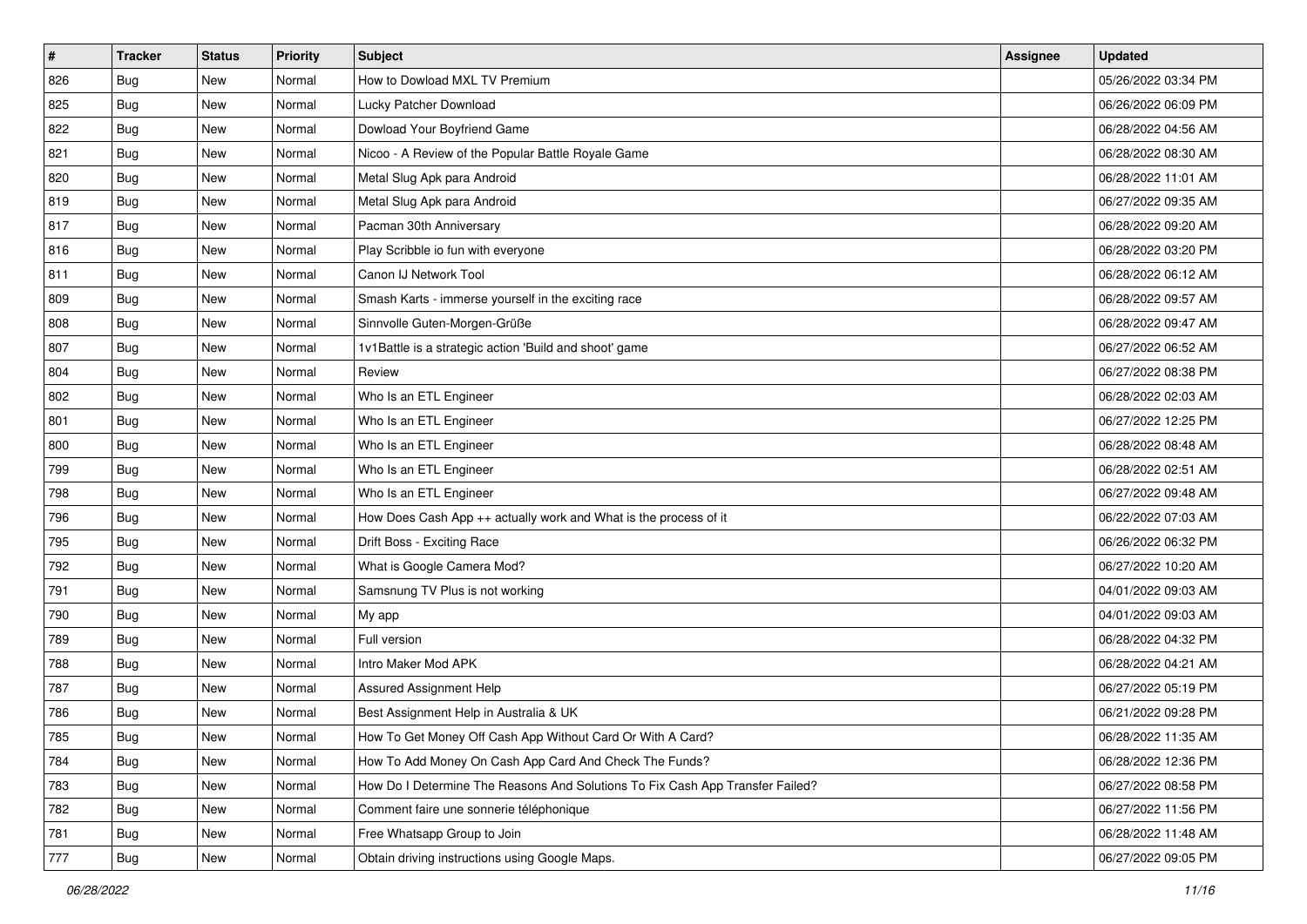| $\vert$ # | <b>Tracker</b> | <b>Status</b> | <b>Priority</b> | <b>Subject</b>                                                                                      | Assignee | <b>Updated</b>      |
|-----------|----------------|---------------|-----------------|-----------------------------------------------------------------------------------------------------|----------|---------------------|
| 776       | <b>Bug</b>     | New           | Normal          | Wibargain                                                                                           |          | 06/28/2022 01:57 PM |
| 775       | Bug            | New           | Normal          | cash app                                                                                            |          | 02/14/2022 08:20 AM |
| 774       | Bug            | New           | Normal          | Follow proper initiatives                                                                           |          | 06/27/2022 07:54 PM |
| 773       | <b>Bug</b>     | New           | Normal          | Spades - Play online free                                                                           |          | 06/28/2022 12:26 PM |
| 772       | Bug            | New           | Normal          | united airlines baggage policy                                                                      |          | 06/27/2022 10:53 PM |
| 771       | <b>Bug</b>     | New           | Normal          | united airlines baggage policy                                                                      |          | 06/26/2022 07:19 AM |
| 770       | Bug            | New           | Normal          | Canon IJ Network Tool                                                                               |          | 06/27/2022 11:57 AM |
| 769       | Bug            | New           | Normal          | check my cash app                                                                                   |          | 06/28/2022 03:29 PM |
| 768       | Bug            | New           | Normal          | Where can you buy best jackets online?                                                              |          | 06/26/2022 01:50 PM |
| 767       | Bug            | New           | Normal          | apkmod                                                                                              |          | 06/28/2022 01:24 AM |
| 766       | <b>Bug</b>     | New           | Normal          | Pobreflix Mod APK Review                                                                            |          | 06/28/2022 08:56 AM |
| 765       | Bug            | New           | Normal          | Follow proper initiatives to check my cash app                                                      |          | 06/25/2022 10:08 AM |
| 764       | <b>Bug</b>     | New           | Normal          | What is available to see what I can watch HBO Max?                                                  |          | 06/28/2022 03:59 AM |
| 762       | Bug            | New           | Normal          | How To Add Money To A Cash App Card If Struggling With Low Amount?                                  |          | 06/27/2022 09:58 PM |
| 760       | Bug            | New           | Normal          | apkmod                                                                                              |          | 06/27/2022 04:13 PM |
| 758       | Bug            | New           | Normal          | How Do I Study Consistently For Hours?                                                              |          | 06/27/2022 12:49 AM |
| 757       | <b>Bug</b>     | New           | Normal          | Why Is Issue of Car Maintenance so Famous for the Consumers?                                        |          | 04/01/2022 09:01 AM |
| 754       | Bug            | New           | Normal          | Cómo descargar tonos gratis de teléfono celular                                                     |          | 06/26/2022 01:56 PM |
| 753       | Bug            | New           | Normal          | onlineessaygrader                                                                                   |          | 06/28/2022 05:55 AM |
| 752       | <b>Bug</b>     | New           | Normal          | Plagerism checker                                                                                   |          | 06/26/2022 06:33 PM |
| 750       | Bug            | New           | Normal          | Create a Report Template                                                                            |          | 06/26/2022 04:27 PM |
| 749       | Bug            | New           | Normal          | The Best Bubble Shooter Game for Android                                                            |          | 06/26/2022 12:12 PM |
| 748       | Bug            | New           | Normal          | Il y a quelques façons d'obtenir des sonneries gratuites pour votre iPhone                          |          | 06/26/2022 11:24 PM |
| 747       | <b>Bug</b>     | New           | Normal          | How to Install Tyflex Plus on Your Android Device                                                   |          | 06/26/2022 08:16 AM |
| 744       | Bug            | New           | Normal          | <b>Pixel Survive</b>                                                                                |          | 06/28/2022 05:13 AM |
| 743       | Bug            | New           | Normal          | They promote 'pixel art' contests and a 'game jam' related to the work and figure of Carlos Casares |          | 06/28/2022 12:04 PM |
| 742       | <b>Bug</b>     | New           | Normal          | How Long Does Cash App Support Take To Respond For A Better Support?                                |          | 06/25/2022 11:00 PM |
| 741       | I Bug          | New           | Normal          | <b>Blockchain Technology Solutions</b>                                                              |          | 06/26/2022 02:19 AM |
| 739       | <b>Bug</b>     | New           | Normal          | law dissertation help                                                                               |          | 06/27/2022 06:12 PM |
| 738       | Bug            | New           | Normal          | How Much Amount Do I Get Using The Referral Code For Cash App?                                      |          | 06/27/2022 03:58 PM |
| 737       | <b>Bug</b>     | New           | Normal          | How Do I Talk To A Live Person At Facebook If Anything Is Doubtful?                                 |          | 06/27/2022 09:59 PM |
| 736       | <b>Bug</b>     | New           | Normal          | I Want to Edit in My Website (transfer-factor.net) Unfortunately, Unable to Edit It                 |          | 06/24/2022 07:32 AM |
| 735       | Bug            | New           | Normal          | A quick fix of how to get money back from cash app stocks                                           |          | 06/28/2022 03:12 AM |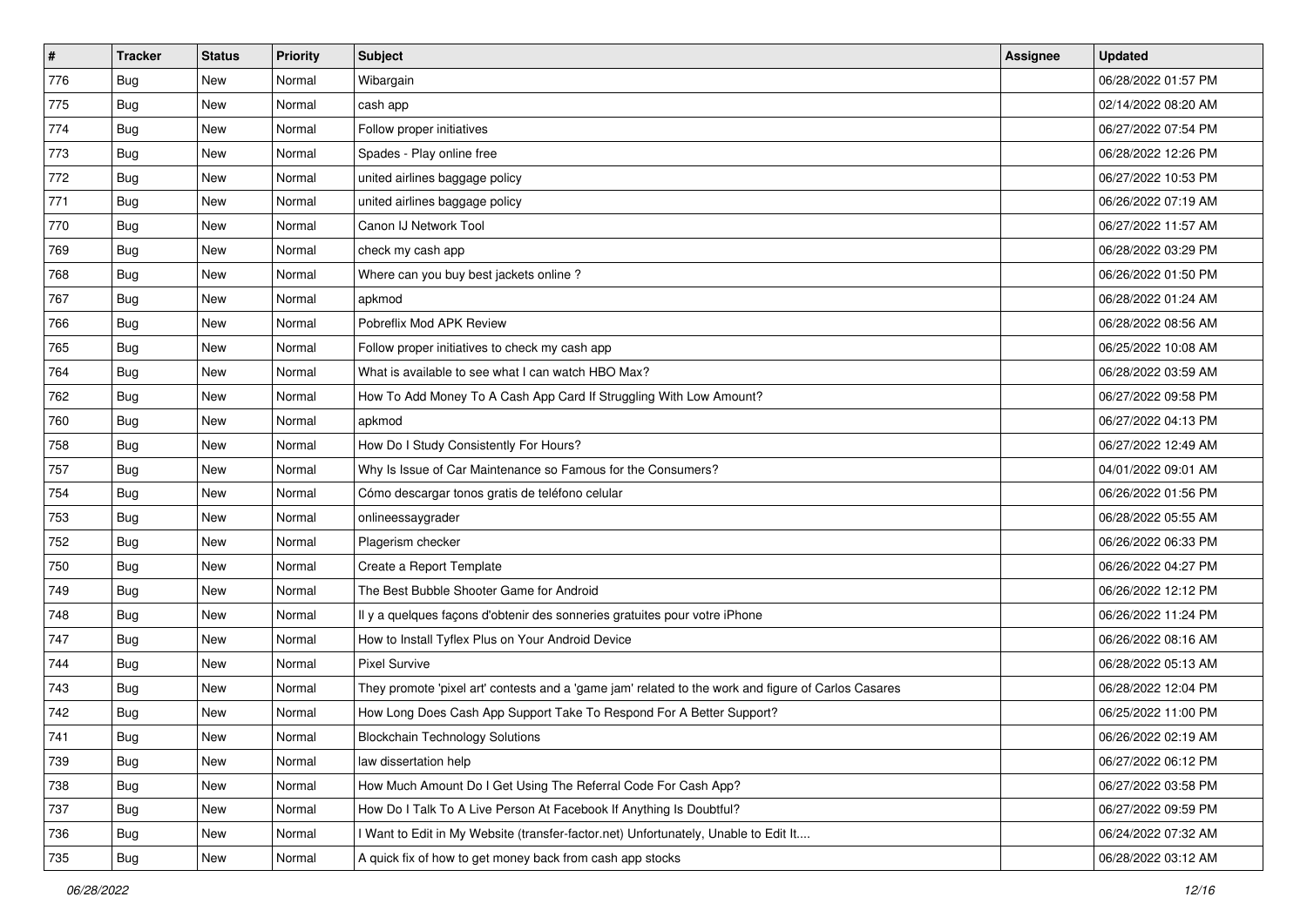| $\vert$ # | <b>Tracker</b> | <b>Status</b> | <b>Priority</b> | <b>Subject</b>                                                               | Assignee | <b>Updated</b>      |
|-----------|----------------|---------------|-----------------|------------------------------------------------------------------------------|----------|---------------------|
| 734       | <b>Bug</b>     | New           | Normal          | DR. STRANGE: Multiverse of Scheduling Madness!                               |          | 06/28/2022 07:07 AM |
| 733       | <b>Bug</b>     | New           | Normal          | How does one go about getting a book deal?                                   |          | 04/01/2022 09:33 AM |
| 732       | Bug            | New           | Normal          | Get rectifications steps about why cash app transfer failed                  |          | 06/26/2022 03:28 PM |
| 731       | Bug            | New           | Normal          | Avail Of Cash App Customer Service If Unable To Down Cash App Mobile App?    |          | 06/25/2022 08:36 PM |
| 730       | Bug            | New           | Normal          | Canon IJ Network Tool                                                        |          | 06/26/2022 05:51 PM |
| 729       | <b>Bug</b>     | New           | Normal          | Canon IJ Network Tool                                                        |          | 06/28/2022 01:10 PM |
| 728       | Bug            | New           | Normal          | Will Cash App refund money if scammed? Hitches With Optimum Ease             |          | 06/26/2022 06:15 AM |
| 726       | <b>Bug</b>     | New           | Normal          | Mobile Application Development Services                                      |          | 06/28/2022 04:44 PM |
| 724       | <b>Bug</b>     | New           | Normal          | Dial Chime Customer support number for a quick response                      |          | 06/28/2022 11:30 AM |
| 721       | Bug            | New           | Normal          | Cómo instalar un Mod Apk                                                     |          | 06/24/2022 09:39 PM |
| 720       | <b>Bug</b>     | New           | Normal          | How does Cash App Phone Number provide a quick treatment?                    |          | 06/27/2022 08:02 AM |
| 719       | Bug            | New           | Normal          | How Do I Send \$5000 Through Cash App Account With Ease?                     |          | 06/26/2022 10:14 PM |
| 717       | Bug            | New           | Normal          | Disney Plus Apk - Watch Movies and TV Shows on Your Device                   |          | 06/27/2022 11:38 PM |
| 716       | <b>Bug</b>     | New           | Normal          | La celebración de un BabyShower.                                             |          | 06/27/2022 12:29 PM |
| 715       | <b>Bug</b>     | New           | Normal          | Puppy Playtime Descargar gratis                                              |          | 06/27/2022 01:57 PM |
| 714       | Bug            | New           | Normal          | Cuevana 3 Premium - Enjoy Your Favorite Movies and TV Shows on Your Smart TV |          | 06/27/2022 11:43 PM |
| 712       | <b>Bug</b>     | New           | Normal          | Tips and Tricks                                                              |          | 06/28/2022 02:40 AM |
| 711       | Bug            | New           | Normal          | Human Fall Flat Apk Download                                                 |          | 06/28/2022 10:44 AM |
| 710       | Bug            | New           | Normal          | Take Necessary Assistance If You Are Unable Activate Cash App Card           |          | 06/25/2022 09:26 PM |
| 709       | <b>Bug</b>     | New           | Normal          | How To Load Cash App Card At Walmart Without Having To Face Any Hassle?      |          | 06/27/2022 10:30 AM |
| 708       | <b>Bug</b>     | New           | Normal          | Efficient ways to proceed with the cash app dispute process?                 |          | 06/28/2022 04:03 AM |
| 706       | <b>Bug</b>     | New           | Normal          | How Can You Cancel A Cash App Payment Without Any Prior Information?         |          | 06/26/2022 09:13 AM |
| 705       | Bug            | New           | Normal          | wuxiaworld                                                                   |          | 06/28/2022 06:56 AM |
| 704       | <b>Bug</b>     | New           | Normal          | Reach support team of Chime Customer Service for instant help                |          | 06/28/2022 04:57 AM |
| 703       | Bug            | New           | Normal          | For real-time help, dial Facebook customer service number                    |          | 06/27/2022 12:08 PM |
| 702       | Bug            | New           | Normal          | Avail Chime Customer Service to know How To Get Chime Bank Statement         |          | 06/28/2022 04:58 AM |
| 701       | <b>Bug</b>     | New           | Normal          | Why Law Essay Helper UK is Necessary?                                        |          | 06/28/2022 08:12 AM |
| 700       | Bug            | New           | Normal          | Cómo descargar Poppy Playtime                                                |          | 04/01/2022 09:30 AM |
| 699       | Bug            | New           | Normal          | Would you be able to utilize Cash App Twitch?                                |          | 06/28/2022 03:12 AM |
| 697       | Bug            | New           | Normal          | How to Descargar Pura TV For Android                                         |          | 06/28/2022 04:43 PM |
| 696       | <b>Bug</b>     | New           | Normal          | How to Install the TuMangaOnline App                                         |          | 06/27/2022 02:49 AM |
| 695       | <b>Bug</b>     | New           | Normal          | Refer Listas IPTV Apk                                                        |          | 06/27/2022 05:13 PM |
| 692       | Bug            | New           | Normal          | Esports 888b                                                                 |          | 06/12/2022 10:04 AM |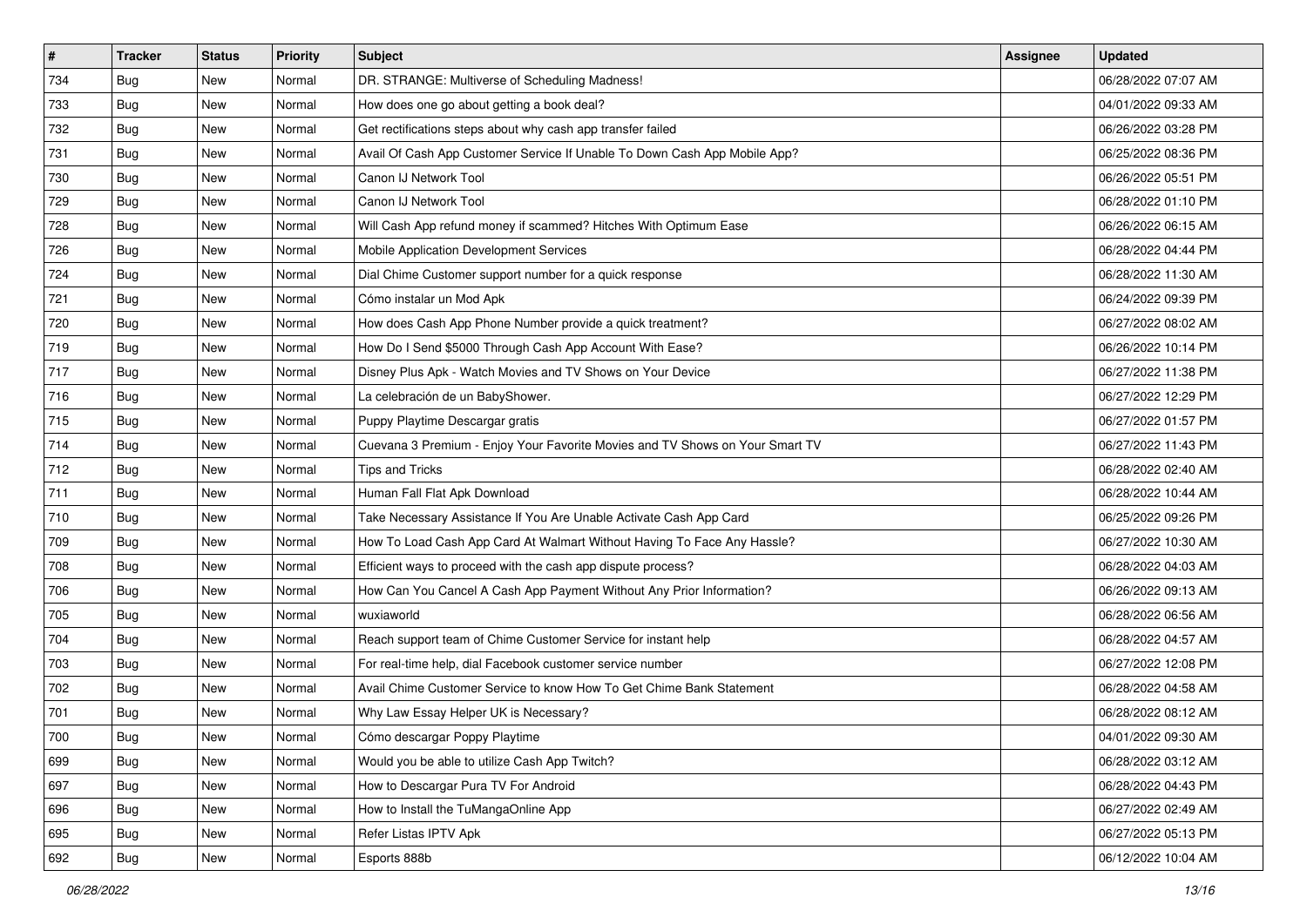| $\sharp$ | <b>Tracker</b> | <b>Status</b> | <b>Priority</b> | <b>Subject</b>                                                        | Assignee | <b>Updated</b>      |
|----------|----------------|---------------|-----------------|-----------------------------------------------------------------------|----------|---------------------|
| 691      | <b>Bug</b>     | New           | Normal          | tea garden dublin                                                     |          | 04/01/2022 09:31 AM |
| 690      | Bug            | New           | Normal          | campervan hire                                                        |          | 06/28/2022 11:55 AM |
| 689      | Bug            | New           | Normal          | How to use twitch.tv/activate?                                        |          | 06/28/2022 09:14 AM |
| 688      | <b>Bug</b>     | New           | Normal          | How to use twitch.tv/activate?                                        |          | 06/24/2022 04:16 AM |
| 687      | Bug            | New           | Normal          | How to use twitch.tv/activate?                                        |          | 06/28/2022 05:51 AM |
| 686      | <b>Bug</b>     | New           | Normal          | Welcome To The Most Demandable Mahipalpur Escorts Agency              |          | 06/27/2022 03:45 PM |
| 684      | Bug            | New           | Normal          | Difference between paper map and online map                           |          | 06/27/2022 09:55 PM |
| 682      | Bug            | New           | Normal          | Does Facebook customer service live chat allow to speak with someone? |          | 06/27/2022 05:19 PM |
| 679      | <b>Bug</b>     | New           | Normal          | Word Finder helps you to play word games better                       |          | 04/01/2022 09:34 AM |
| 678      | Bug            | New           | Normal          | How to be a winner in buidnow gg                                      |          | 06/28/2022 10:22 AM |
| 677      | <b>Bug</b>     | New           | Normal          | Logo Design Services Near Me                                          |          | 06/27/2022 07:18 PM |
| 676      | <b>Bug</b>     | New           | Normal          | Does Facebook customer service live chat allow to speak with someone? |          | 04/01/2022 09:39 AM |
| 675      | Bug            | New           | Normal          | What Are Smart Tactics To Fix Cash App Transfer Failed Hurdles?       |          | 06/27/2022 09:51 AM |
| 673      | <b>Bug</b>     | New           | Normal          | Learn the basics of pixel art - Clear grid                            |          | 06/27/2022 05:06 PM |
| 672      | Bug            | New           | Normal          | The easiest way to delete ringtones on iPhone                         |          | 06/27/2022 03:38 AM |
| 670      | Bug            | New           | Normal          | JTWhatsApp Apk - The New and Improved WhatsApp                        |          | 06/28/2022 12:32 PM |
| 668      | <b>Bug</b>     | New           | Normal          | Get to know Cash App Refund Process here                              |          | 06/27/2022 02:38 PM |
| 667      | Bug            | New           | Normal          | What Is a Ringtone?                                                   |          | 06/28/2022 06:00 AM |
| 666      | Bug            | New           | Normal          | 470+ pages à colorier de Noël                                         |          | 06/28/2022 10:02 AM |
| 664      | <b>Bug</b>     | New           | Normal          | Tea TV Apk Download - The Best Way to Watch Movies Offline            |          | 06/28/2022 04:09 PM |
| 662      | Bug            | New           | Normal          | Oreo TV Download - The Easiest Way to Watch Live TV                   |          | 06/27/2022 03:14 PM |
| 661      | <b>Bug</b>     | New           | Normal          | Turbo VPN MOD APK Download                                            |          | 06/27/2022 07:18 PM |
| 660      | Bug            | New           | Normal          | Anchovies Nutrition Facts And Health Benefits                         |          | 04/01/2022 09:40 AM |
| 659      | Bug            | New           | Normal          | Olive Oil Properties And Health Benefits                              |          | 06/27/2022 06:34 PM |
| 658      | Bug            | New           | Normal          | Watermelon Nutrition Facts And Health Benefits                        |          | 06/28/2022 01:57 AM |
| 657      | <b>Bug</b>     | New           | Normal          | Coconut Nutrition Facts And Health Benefits                           |          | 06/27/2022 08:56 AM |
| 656      | <b>Bug</b>     | New           | Normal          | Kiwi Nutrition Facts And Health Benefits                              |          | 06/27/2022 06:45 PM |
| 655      | i Bug          | New           | Normal          | <b>Eggplant Health Benefits</b>                                       |          | 06/27/2022 03:40 PM |
| 653      | Bug            | New           | Normal          | Jujube (Jinjoles): Properties And Health Benefits                     |          | 06/27/2022 08:47 AM |
| 652      | Bug            | New           | Normal          | Sesame Health Benefits                                                |          | 06/28/2022 03:01 AM |
| 651      | <b>Bug</b>     | New           | Normal          | Salmon Health Benefits                                                |          | 06/28/2022 03:15 PM |
| 650      | <b>Bug</b>     | New           | Normal          | <b>Cherries Health Benefits</b>                                       |          | 06/26/2022 12:57 AM |
| 645      | <b>Bug</b>     | New           | Normal          | thong tin chinh xac nhat hom nay                                      |          | 06/28/2022 02:48 PM |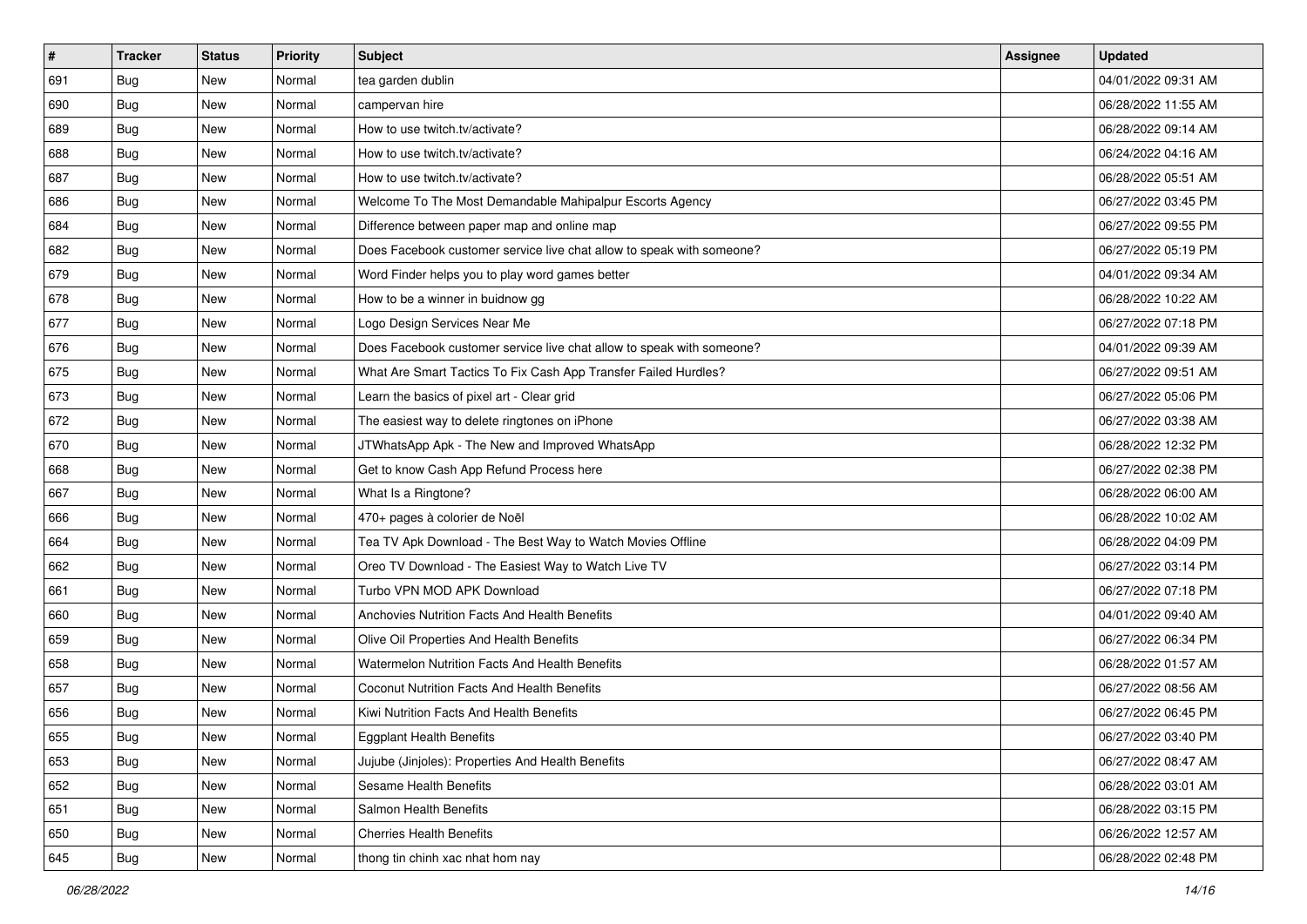| $\vert$ # | <b>Tracker</b> | <b>Status</b> | <b>Priority</b> | Subject                                                                          | Assignee | <b>Updated</b>      |
|-----------|----------------|---------------|-----------------|----------------------------------------------------------------------------------|----------|---------------------|
| 644       | <b>Bug</b>     | New           | Normal          | <b>TeaTV App Review</b>                                                          |          | 06/27/2022 11:47 AM |
| 643       | <b>Bug</b>     | New           | Normal          | Oreo TV Apk Download                                                             |          | 06/28/2022 04:57 PM |
| 642       | Bug            | New           | Normal          | thong tin thoi tiet ngay hom nay                                                 |          | 06/27/2022 10:03 AM |
| 641       | Bug            | New           | Normal          | Get Best Economics Dissertation Writing Service                                  |          | 06/25/2022 10:04 AM |
| 640       | Bug            | New           | Normal          | play game with me                                                                |          | 06/28/2022 06:33 AM |
| 639       | <b>Bug</b>     | New           | Normal          | thong tin chinh xac                                                              |          | 06/28/2022 04:07 PM |
| 638       | Bug            | New           | Normal          | Run 3 game                                                                       |          | 06/26/2022 06:31 AM |
| 636       | Bug            | New           | Normal          | What is the most popular furniture color?                                        |          | 06/25/2022 04:57 PM |
| 635       | Bug            | New           | Normal          | Buy Steroids Online with OurMedicnes.com   Best Quality Steroids                 |          | 06/26/2022 12:01 AM |
| 634       | Bug            | New           | Normal          | Buy Vidalista Tablets (Tadalafil) at [\$25 OFF + Free Shipping] Vidalistatablets |          | 06/27/2022 07:24 PM |
| 633       | <b>Bug</b>     | New           | Normal          | How i can i solve my issue                                                       |          | 04/01/2022 09:38 AM |
| 632       | Bug            | New           | Normal          | CheapestMedsShop   100% Safe Medicines Online in UK & AUS.                       |          | 06/28/2022 09:52 AM |
| 631       | Bug            | New           | Normal          | How Can I Load Cash App Card at Walmart straight away?                           |          | 06/26/2022 04:07 PM |
| 630       | <b>Bug</b>     | New           | Normal          | How Can I Load Cash App Card at Walmart straight away?                           |          | 06/26/2022 12:04 AM |
| 629       | Bug            | New           | Normal          | How Can I Load Cash App Card at Walmart straight away?                           |          | 06/28/2022 06:07 AM |
| 628       | Bug            | New           | Normal          | CV reviewing services!                                                           |          | 06/28/2022 12:17 AM |
| 627       | <b>Bug</b>     | New           | Normal          | <b>HELO</b>                                                                      |          | 06/28/2022 11:28 AM |
| 625       | Bug            | New           | Normal          | The best free online driving directions tool                                     |          | 04/01/2022 09:28 AM |
| 624       | Bug            | New           | Normal          | Use go with the Driving Directions for your go                                   |          | 06/21/2022 04:54 AM |
| 623       | Bug            | New           | Normal          | Listen to online radio stations for mobile phones                                |          | 06/28/2022 06:33 AM |
| 622       | <b>Bug</b>     | New           | Normal          | CheapestMedsShop   100% Safe Medicines Online in UK & AUS.                       |          | 06/28/2022 05:22 AM |
| 621       | Bug            | New           | Normal          | Buy All Modafinil & Armodafinil Tablets @Buy Modafinil US                        |          | 06/28/2022 06:49 AM |
| 620       | Bug            | New           | Normal          | Viagra Meds: Fastest & Quick Delivery On Your Doorstep - USA                     |          | 06/28/2022 04:33 AM |
| 619       | <b>Bug</b>     | New           | Normal          | Online Trusted Medicine Store in US for Health - Genericmedsupply                |          | 06/27/2022 12:12 AM |
| 618       | Bug            | New           | Normal          | Buy Steroids Online with OurMedicnes.com   Best Quality Steroids                 |          | 06/27/2022 06:17 PM |
| 617       | Bug            | New           | Normal          | Buy Vidalista Tablets (Tadalafil) at [\$25 OFF + Free Shipping] Vidalistatablets |          | 06/28/2022 03:33 AM |
| 616       | <b>Bug</b>     | New           | Normal          | Buy Anavar Tablets   Anavar For Sale in USA, UK & Australia                      |          | 06/28/2022 02:12 AM |
| 615       | Bug            | New           | Normal          | CheapestMedsShop   100% Safe Medicines Online in USA UK & AUS.                   |          | 06/27/2022 02:19 PM |
| 614       | Bug            | New           | Normal          | Como baixar o MOD APK no celular                                                 |          | 06/27/2022 09:26 AM |
| 613       | Bug            | New           | Normal          | Buy Aspadol 100mg Tab Online in US, UK, AU   Erospharmacy                        |          | 06/27/2022 02:16 PM |
| 612       | <b>Bug</b>     | New           | Normal          | Luxury Slingshot Rental                                                          |          | 06/27/2022 07:36 PM |
| 607       | <b>Bug</b>     | New           | Normal          | Vex 5                                                                            |          | 06/27/2022 11:24 PM |
| 604       | <b>Bug</b>     | New           | Normal          | Idle Game Online                                                                 |          | 06/28/2022 04:30 AM |